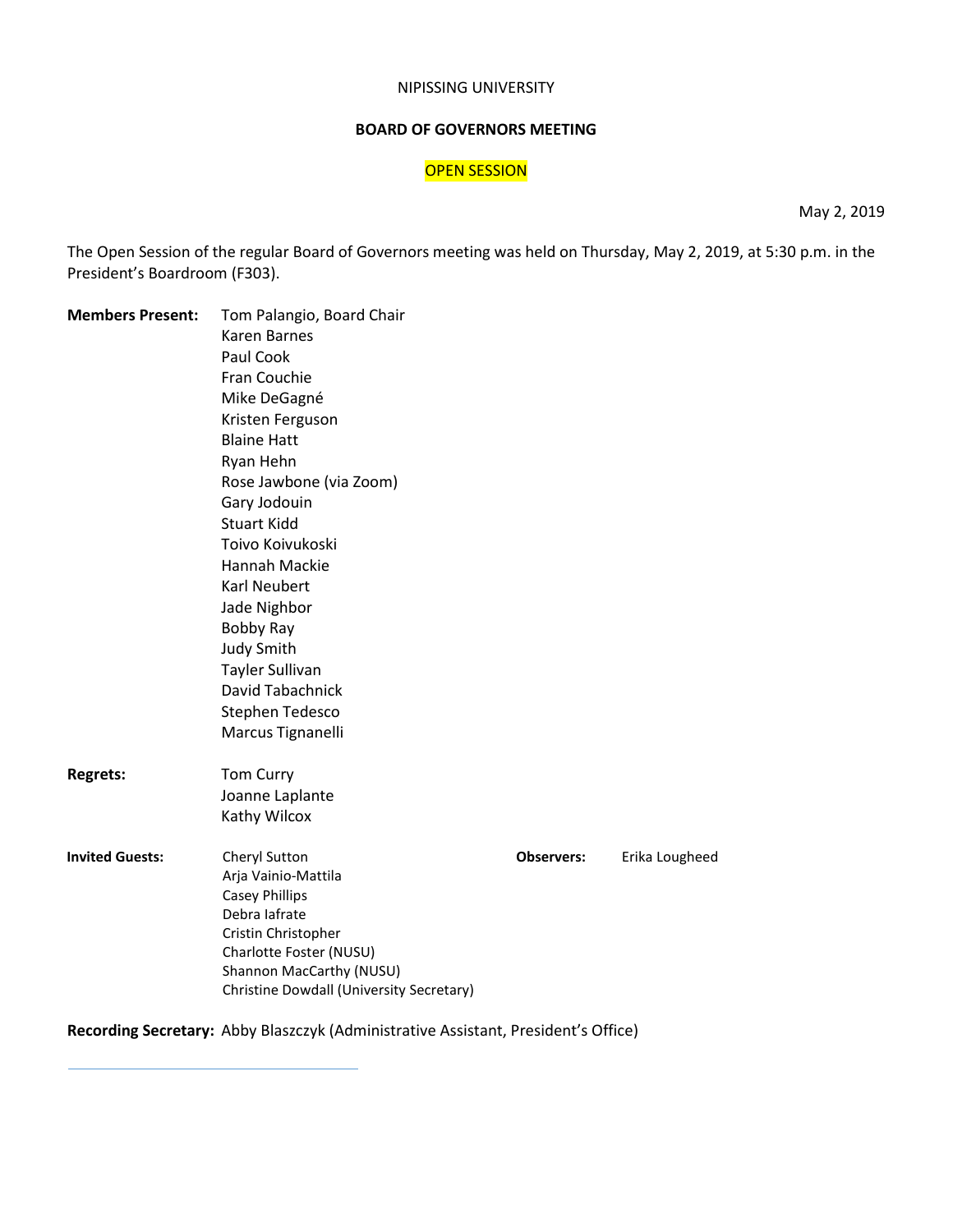### **1. Call to Order/Land Acknowledgment**

The meeting was called to order at 5:35 p.m. The Board Chair offered a traditional land acknowledgement.

### **2. Declaration of Conflict of Interest**

The Board Chair called for conflicts of interest concerning any of the agenda items. No such declarations were made.

### **3. Use of Recording and/or Broadcasting Devices**

The Board Chair reminded everyone that the use of recording and/or broadcasting devices is prohibited during the meeting.

### **4. Consent Agenda**

The minutes from the April 15 meeting of the Community Relations Committee were pulled from the consent agenda for a minor revision, and the following resolution was put forward:

# Resolution 2019-05-01: *That the items included on the May 2, 2019, consent agenda for the Open Session of the Board of Governors meeting be adopted as amended.*

*Moved by Ryan Hehn; seconded by Blaine Hatt. Carried.* 

#### **5. Adoption of Regular Agenda**

Resolution 2019-05-02: *That the Board of Governors adopt the May 2, 2019, open meeting agenda as amended.*

> *Moved by Fran Couchie; seconded by Karen Barnes. Carried.*

# **6. Chair's Remarks**

The Chair offered a warm welcome to Mr. Stuart Kidd (a new LGIC appointee) and the 2019/20 Nipissing University Student Union executives.

# **7. Chancellor's Remarks**

The Chancellor spoke to the success of the FIRST Robotics event that was recently held at the Nipissing University Athletics Centre for the sixth consecutive year. He noted that several students have enrolled at Nipissing after attending the FIRST Robotics competition, suggesting the event is a good recruiting tool. He commended Team 1305, the local team who won this year's event, earning them the opportunity to advance to the World Championships in Detroit.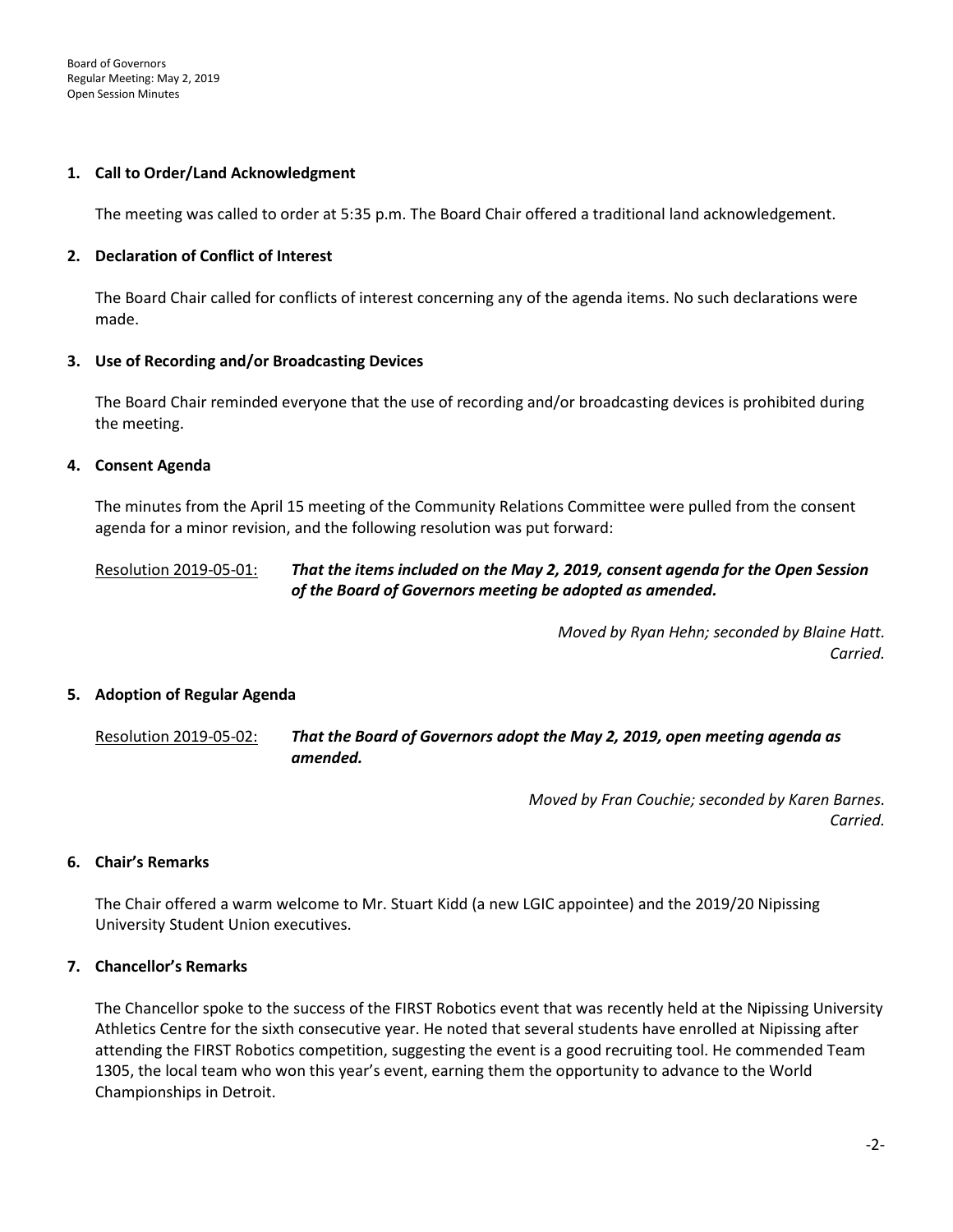Board of Governors Regular Meeting: May 2, 2019 Open Session Minutes

#### **8. President's Remarks**

The President presented the annual Tenure and Promotion report. The list of recipients is as follows:

### Promotion to Professor:

- Dr. Steven Arnocky
- Dr. Brenda Bruner
- Dr. Mark Bruner
- Dr. Robin Gendron
- Dr. Barbi Law
- Dr. Katrina Srigley
- Dr. Thomas Waldock

#### Promotion to Associate Professor:

- Dr. Kirsten Greer
- Dr. Karey McCullough

### Tenure:

- Dr. Louela Manankil-Rankin
- Dr. Kirsten Greer

The President also reported on a sampling of activities since the Board's last meeting. These include an ongoing collaboration with the Mental Health Commission and the joint planning of the National Building Reconciliation Forum. The University also had a recent visit from Dr. Ted Hewitt, the President of the Social Sciences and Humanities Research Council (SSHRC), who had the opportunity to visit with professors who currently hold SSHRC Grants.

A question was raised regarding a recent Globe & Mail article, and the President advised he would speak to this matter in the closed session.

# **9. Vice-President's Remarks**

**The Provost and Vice-President, Academic & Research** (PVPAR) spoke to the academic planning processes and the resulting plan which speaks to the growth and engagement of the institution. Additionally, she announced the recipients of this year's Chancellor's awards as follows:

- Chancellors Award for Excellence in Teaching (FASBU) Dr. Steve Hanson
- Chancellors Award for Excellence in Teaching (CASBU) Dr. Richard Senior
- Chancellor Awards for Excellence in Research Dr. Mukund Jha
- Chancellor Awards for Excellence in Service Dr. Toivo Koivukoski

The PVPAR reported that eighteen programs underwent reviews through the Institutional Quality Assurance Protocol (IQAP) review process this year. The external reviews for all eighteen programs have now been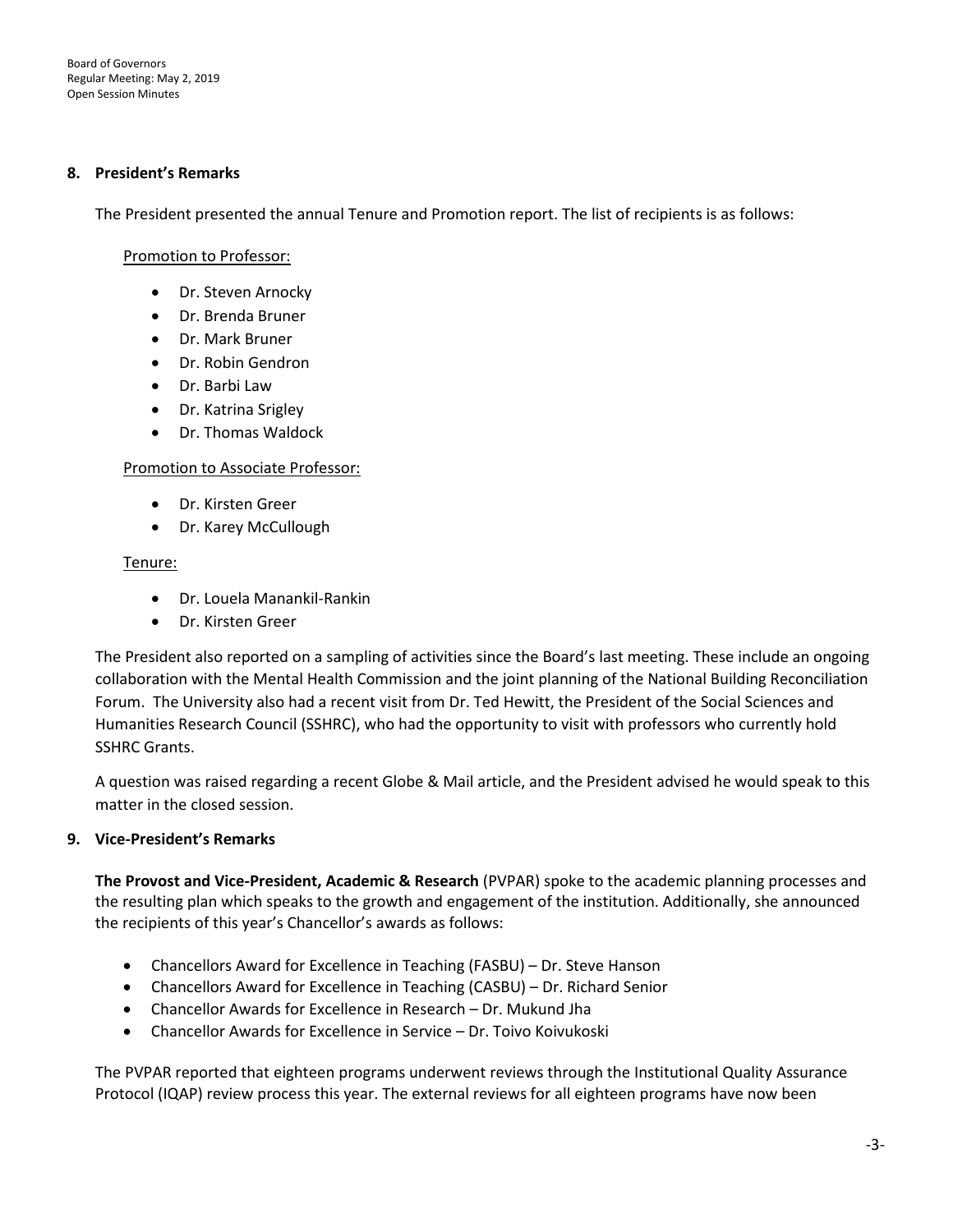completed, and the internal Quality Assurance processes have been rewritten. The new protocol has been accepted by the Ontario Universities Council on Quality Assurance.

**The Vice-President, Finance & Administration** (VPFA) reported that the roofing work which was funded by the Greenhouse Gas Fund has now been completed. She also noted that Nipissing University will be hosting the spring meeting of the Council of Senior Administrative Officers (CSAO) on campus later this week.

**The Assistant Vice-President, Students** (AVPS) highlighted a number of current and upcoming events, including the Ontario Federation of School Athletics Association (OFSSA) Badminton Championships currently being held on campus. An additional residence building, Founder's House, has been opened up for accommodation this summer which speaks to the success of the ongoing promotion of our campus and facilities.

As mentioned by the President earlier in the meeting, the University continues to develop a relationship with the Mental Health Commission, and there are plans to participate in the development of a national standard for post-secondary mental health. The AVPS also continues to host focus groups around the issue of sexual violence, and an updated Sexual Violence Prevention, Support and Response Policy will be brought to the Board for approval in the fall.

# **10. Deans' Remarks**

**The Dean of Arts & Science** reported on the completion of six IQAP reviews, extending thanks to all the individual faculty members involved in the process. She also announced that the First Year Foundations program has been launched. This new program is geared towards students with a GPA of less than seventy percent. To date, offers have been extended to fifty students with an additional two hundred potential students on the list. The Dean stated that this program has been generating significant media attention including Maclean's Magazine.

**The Dean of Applied and Professional Studies** noted the Sparrow Experiential Learning Space is scheduled to begin construction this coming week. The Dean also remarked on the inaugural Stockfish Family Startup Award competition, which saw three groups of entrepreneurs receive funding for startup business ventures.

This fall, the University will welcome the first cohort to the refreshed Bachelor of Business Administration program.

# **11. Enrollment Update –** *Registrar*

The Registrar reported that Nipissing has received 4,933 distinct applications for the 2019/2020 Academic year, which is a significant increase over last year. There has been an increase in high school applicants and a substantial increase in applicants choosing Nipissing University as their "first choice". In particular, acceptances in Education have doubled over last year and as a result, applications to this program have been closed at this time. The Registrar's Office continues to work diligently to get offers out.

A question was raised regarding the recent changes in government funding and whether or not we expect to see a resultant decrease in Education enrollment numbers. The Registrar responded that while this will be monitored closely going forward, it has not had an adverse effect as of yet. She also highlighted such things as the NU Promise and a more tailored communication process as some of the possible reasons for the increase in enrollment numbers.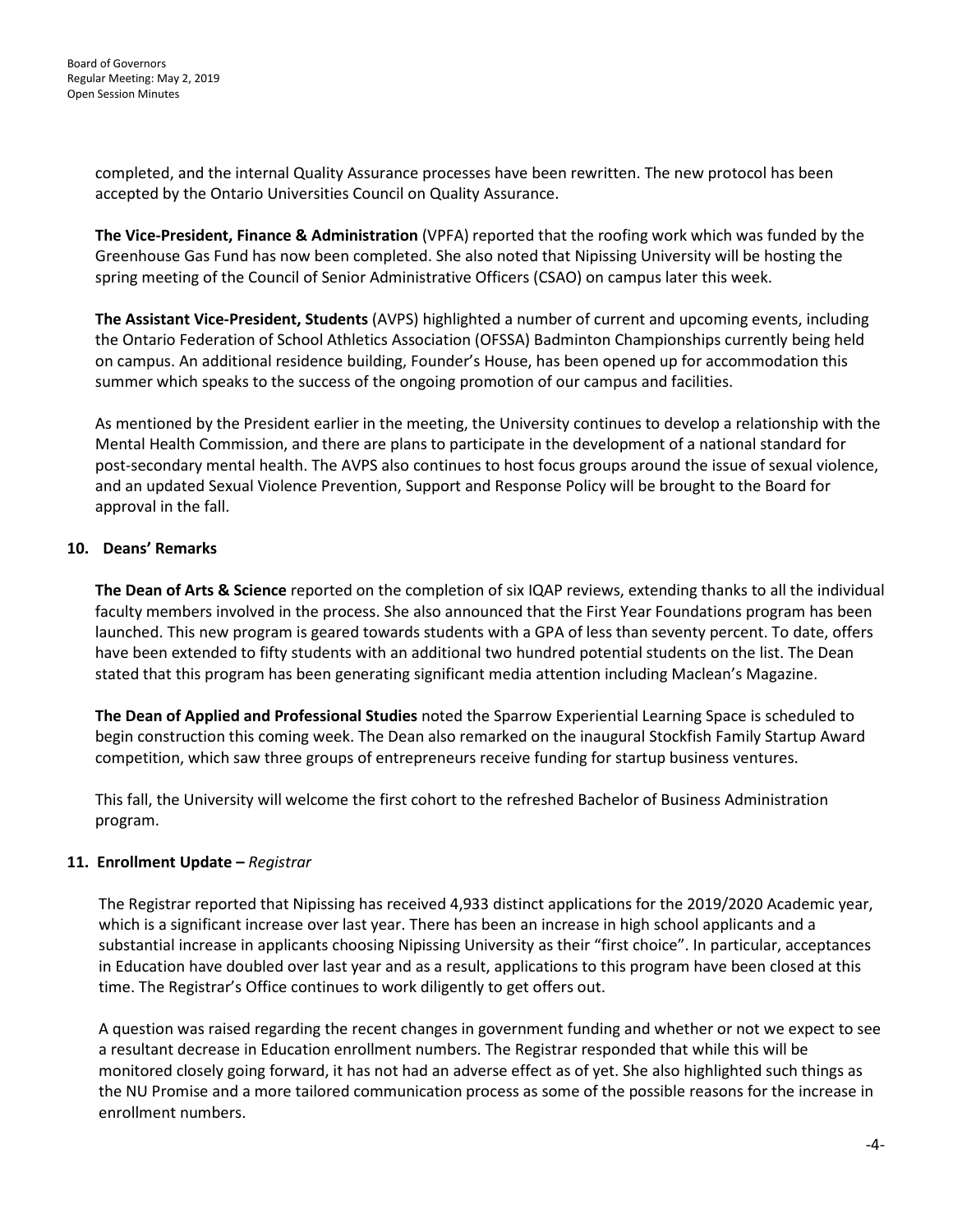With respect to graduation, 400 students graduated throughout the academic year, and 881 students have currently applied to graduate. We are expecting approximately 1,300 graduates this year.

# **12. Question Period**

There were no questions.

# **13. Committee**

University Governance Committee

### **Election of Board Officers**

The Chair of the University Governance Committee reminded Board members of the call for nominations that went out for the positions of Board Chair, Vice-Chair, and Vice-Chair Pro Tem for next year. As outlined in the Election of Board Officers Policy, the following resolutions were brought forward:

# Resolution 2019-05-03**:** *That the Board of Governors accept the recommendation of the University Governance Committee to appoint Tom Palangio to the position of Chair of the Board for a one year term effective July 1, 2019.*

*Moved by Blaine Hatt; seconded by Hannah Mackie. Carried.*

Resolution 2019-05-04**:** *That the Board of Governors accept the recommendation of the University Governance Committee to appoint Karen Barnes to the position of Vice-Chair of the Board for a one year term effective July 1, 2019.*

> *Moved by Blaine Hatt; seconded by Ryan Hehn. Carried.*

Resolution 2019-05-05**:** *That the Board of Governors accept the recommendation of the University Governance Committee to appoint Karl Neubert to the position of Vice-Chair Pro Tem of the Board for a one year term effective July 1, 2019.*

> *Moved by Ryan Hehn; seconded by Judy Smith. Carried.*

# **14. Board Representatives on Other Committees**

• Joint Committee of the Board and Senate on Governance

With regard to the recommendations that were part of the Special Governance Commission (SGC) Report in 2016, five out of eight recommendations have currently been implemented. A formal report will follow.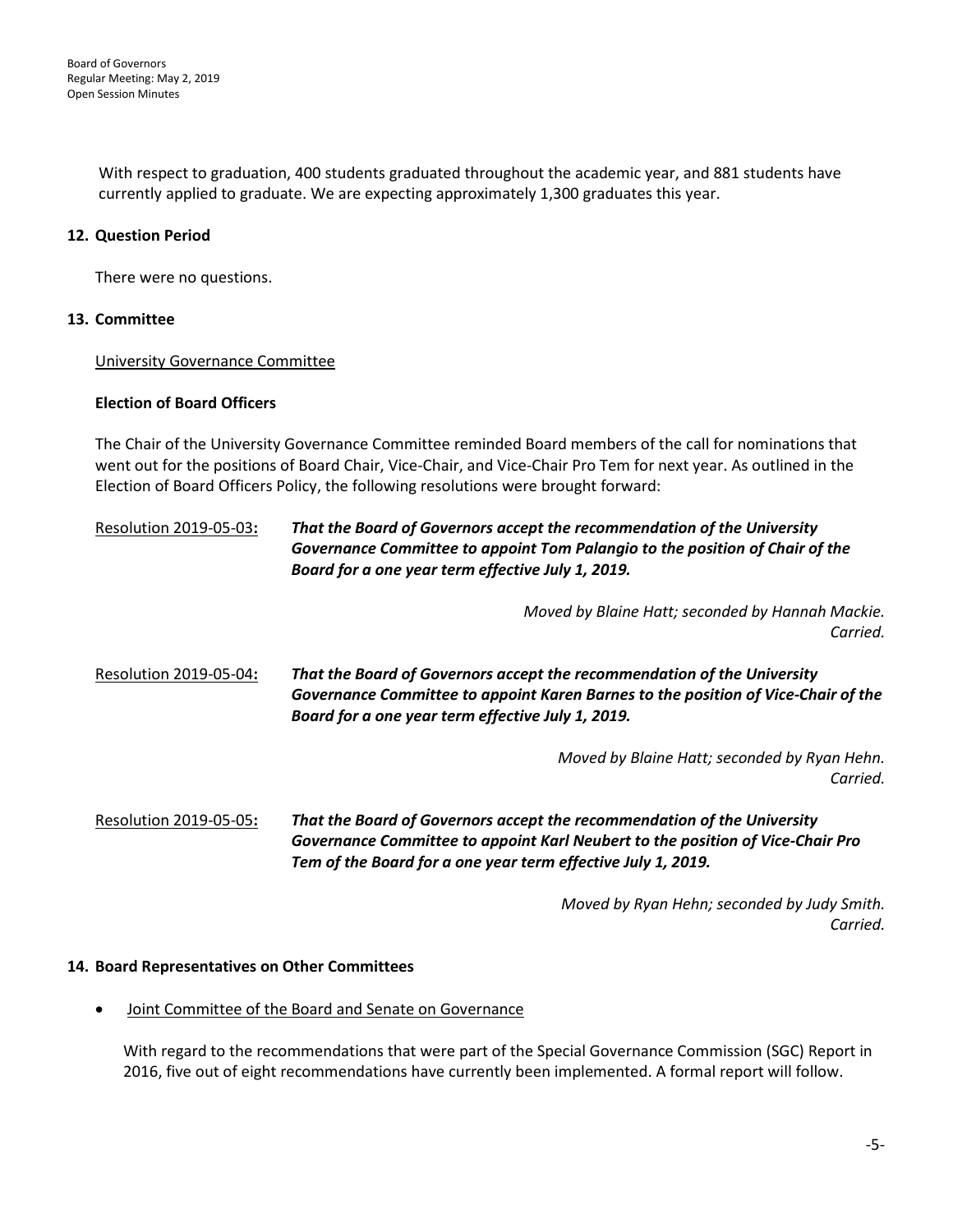Changes made to the draft Terms of Reference of the Joint Committee of the Board and Senate on Governance were reviewed, and the following resolution was made:

# Resolution 2019-05-06*: That the Board of Governors accepts the recommendation of the University Governance Committee to adopt the Terms of Reference of the Joint Committee of the Board and Senate on Governance, as drafted and approved by the Joint Committee.*

*Moved by Karen Barnes; seconded by Fran Couchie. Carried.*

# • Academic Senate

A thorough review of the Academic Plan was provided at the last Senate meeting, and it will be going forward for eventual endorsement and approval.

# • Nipissing University Alumni Advisory Board (NUAAB)

It was announced that voting for the Alumni Awards will take place at the next meeting. The NUAAB currently has one vacancy, and Nipissing University's Board of Governors' members were asked to encourage potential applicants.

The NUAAB President, on behalf of NUAAB, was pleased to announce a \$20,000 gift to support the sponsorship of a room in the Harris Learning Library. These rooms see extensive use throughout the year, and the Alumni Board is excited to support both current and future alumni through this donation. Board members were invited to attend the unveiling event, which will take place June 13, 2019, at 12:00 p.m.

# • Indigenous Council on Education

The Indigenous Council on Education met two weeks ago, and a formal report will be presented at the June Board meeting. It was noted that Dr. Mike DeGagne was nominated as the NUICE representative at Senate.

# **15. Other Business**

A question was raised with respect to the ways in which information to and from committees, such as the Indigenization Steering Committee, is communicated to and from the Board. It was noted that the Board has a representative who sits on NUICE (Kristen Ferguson currently fills that role) just as the NUICE Chair (currently Rose Jawbone) sits on the Board. The same is true for Senate and the Alumni Advisory Board. Reports flow through these individuals.

# **16. Next Meeting Dates/Adjournment**

The next regular committee day is scheduled for May 13, 2019.

The next regular meeting of the Board of Governors is scheduled for June 6, 2019.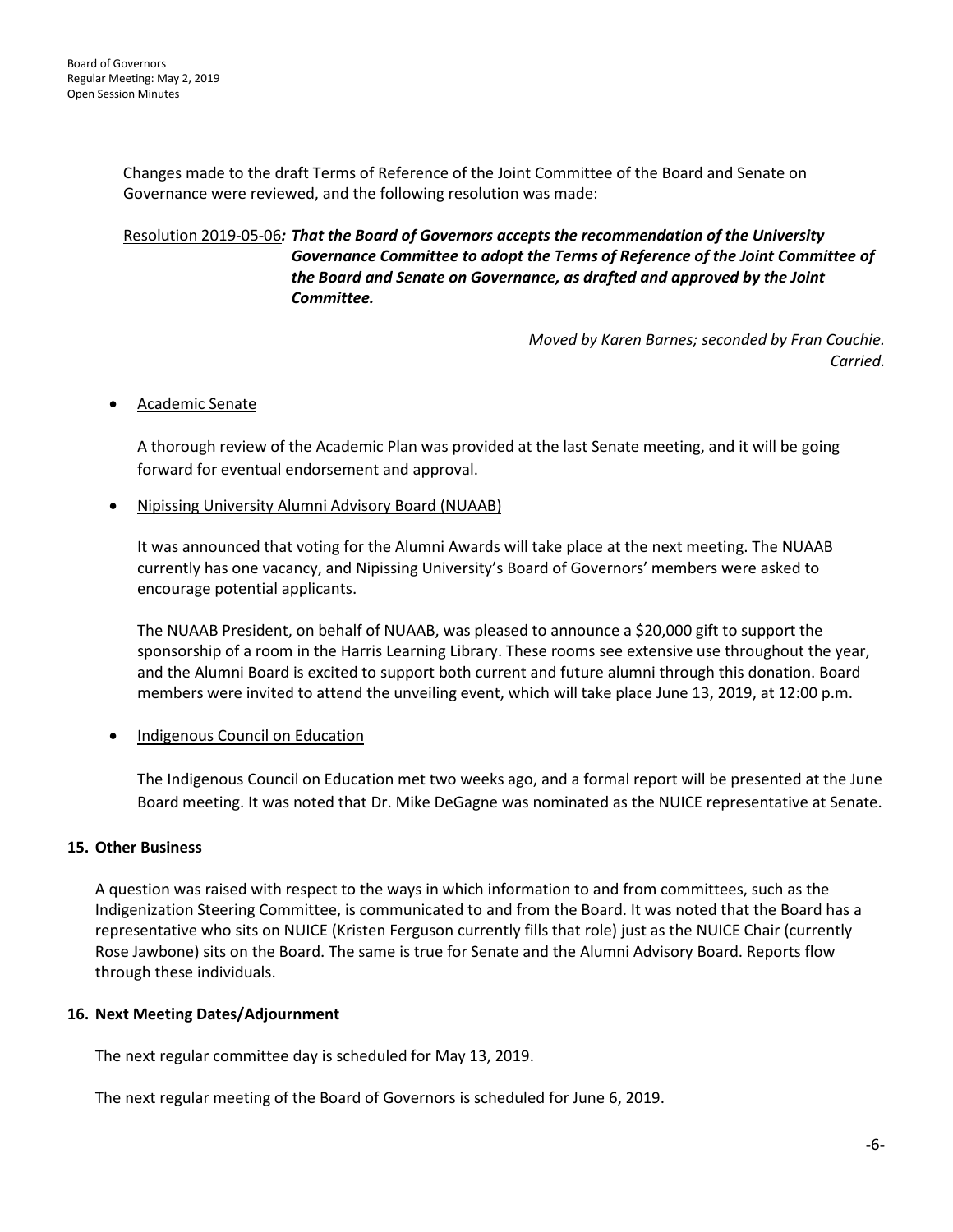Resolution 2019-05-07: *That the Open Session of the Board of Governors' regular meeting now adjourn.*

\_\_\_\_\_\_\_\_\_\_\_\_\_\_\_\_\_\_\_\_\_\_\_\_\_\_\_\_\_\_\_\_\_\_\_\_\_\_\_\_\_\_ \_\_\_\_\_\_\_\_\_\_\_\_\_\_\_\_\_\_\_\_\_\_\_\_\_\_\_\_\_\_\_\_\_\_\_\_\_\_

*Moved by Ryan Hehn; seconded by Karl Neubert. Carried.* 

Open session adjourned at 7:05 p.m.

President & Vice-Chancellor/Secretary of the Board Board Chair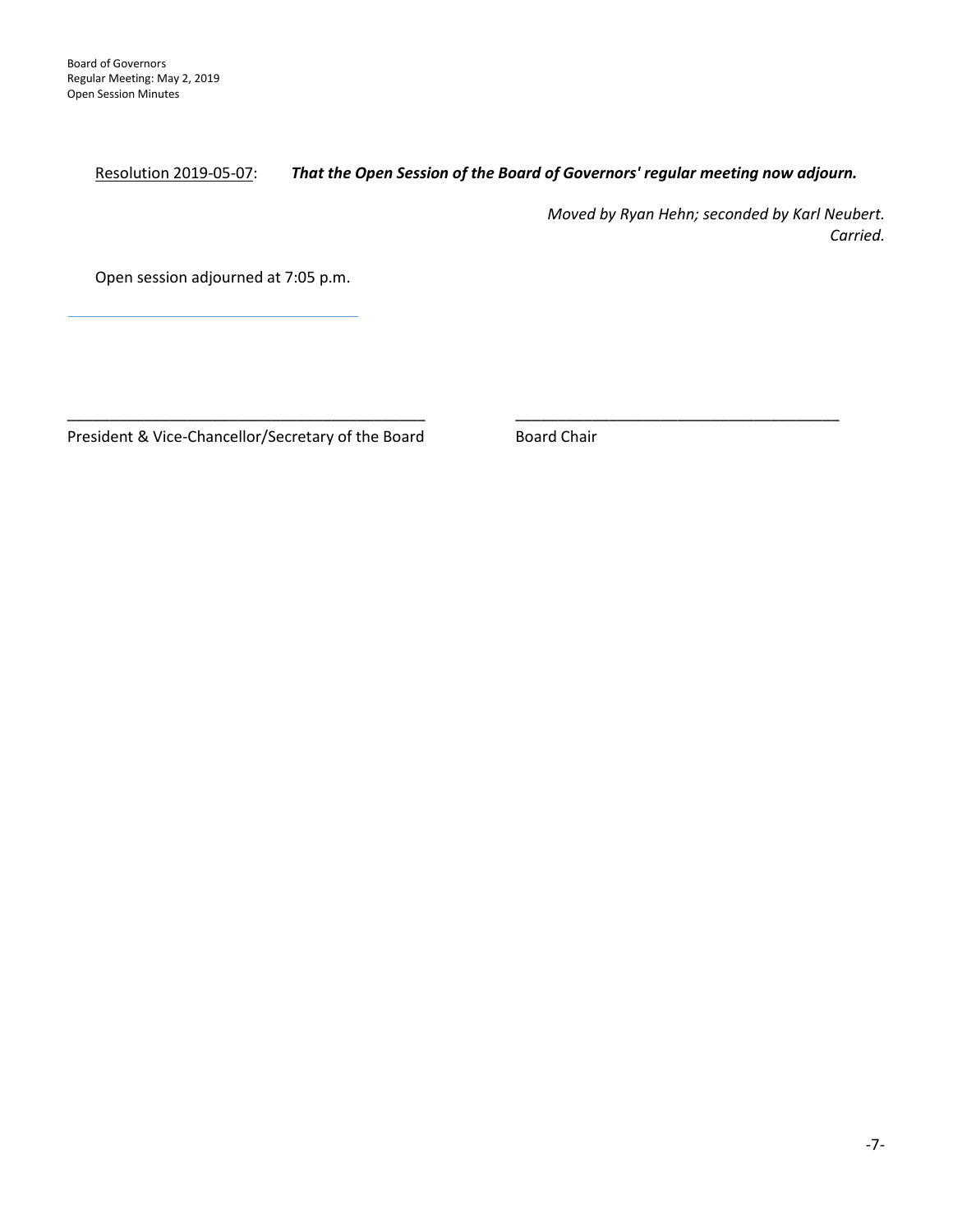# **NIPISSING UNIVERSITY BOARD OF GOVERNORS MEETING**

# OPEN SESSION

May 2, 2019

5:30 p.m. – Nipissing University Board Room (F303)

# **AGENDA**

**Zoom Connection for Virtual Attendance:** \_\_\_\_\_\_\_\_\_\_\_\_\_\_\_\_\_\_\_\_\_\_\_\_\_\_\_\_\_\_\_\_\_\_\_

- **1. Call to Order/Land Acknowledgement**
- **2. Declaration of Conflict of Interest**
- **3. Use of Recording and/or Broadcasting Devices**

### **4. Consent Agenda**

- i. Adoption of the March 21, 2019, Minutes (Open Session)
- ii. For Information Only
	- (a) Committee Reports
		- 1. Audit & Finance Committee Minutes from April 15, 2019
		- 2. University Governance Committee Minutes from April 15, 2019
		- 3. Community Relations Committee Minutes from April 15, 2019
		- 4. Fundraising Committee Minutes from Minutes from April 15, 2019

Resolution: *That the items included on the May 2, 2019, consent agenda for the Open Session of the Board of Governors meeting be adopted as circulated.*

#### **5. Adoption of Regular Agenda**

Resolution: *That the Board of Governors adopt the May 2, 2019, Open Session regular agenda as circulated.*

- **6. Chair's Remarks**
- **7. Chancellor's Remarks**
- **8. President's Remarks**

#### **9. Vice-President's Remarks**

- *Provost and Vice President, Academic & Research*
- *Vice-President, Finance & Administration*
- *Assistant Vice-President, Students*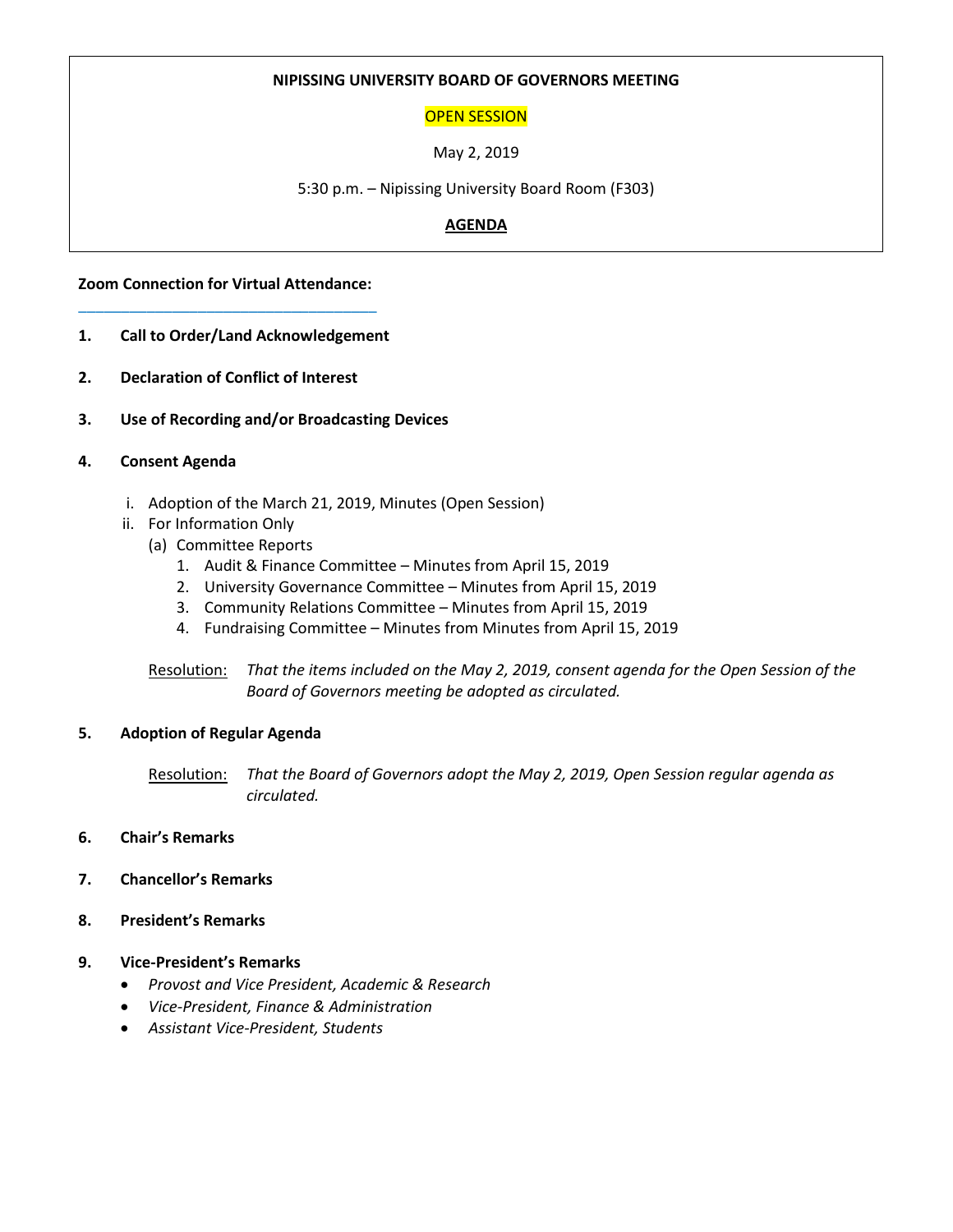Board of Governors' Meeting AGENDA – Open Session May 2, 2019

#### **10. Deans' Remarks**

- **11. Enrollment Update** *– Registrar*
- **12. Question Period**
- **13. Committee**

#### University Governance Committee

- Resolution: *That the Board of Governors accept the recommendation of the University Governance Committee to appoint Tom Palangio to the position of Chair of the Board for a one year term effective July 1, 2019.*
- Resolution: *That the Board of Governors accept the recommendation of the University Governance Committee to appoint Karen Barnes to the position of Vice-Chair of the Board for a one year term effective July 1, 2019.*
- Resolution: *That the Board of Governors accept the recommendation of the University Governance Committee to appoint Karl Neubert to the position of Vice-Chair Pro Tem of the Board for a one year term effective July 1, 2019.*

#### **14. Board Representatives on Other Committees**

- Nipissing University Student Union
- Academic Senate
- Alumni Advisory Board
- Indigenous Council on Education
- Joint Committee of the Board and Senate on Governance

#### **15. Other Business**

#### **16. Next Meeting Dates/Adjournment**

Resolution: That the Open Session of the Board of Governors' regular meeting now adjourn.

Time: \_\_\_\_\_\_\_\_\_\_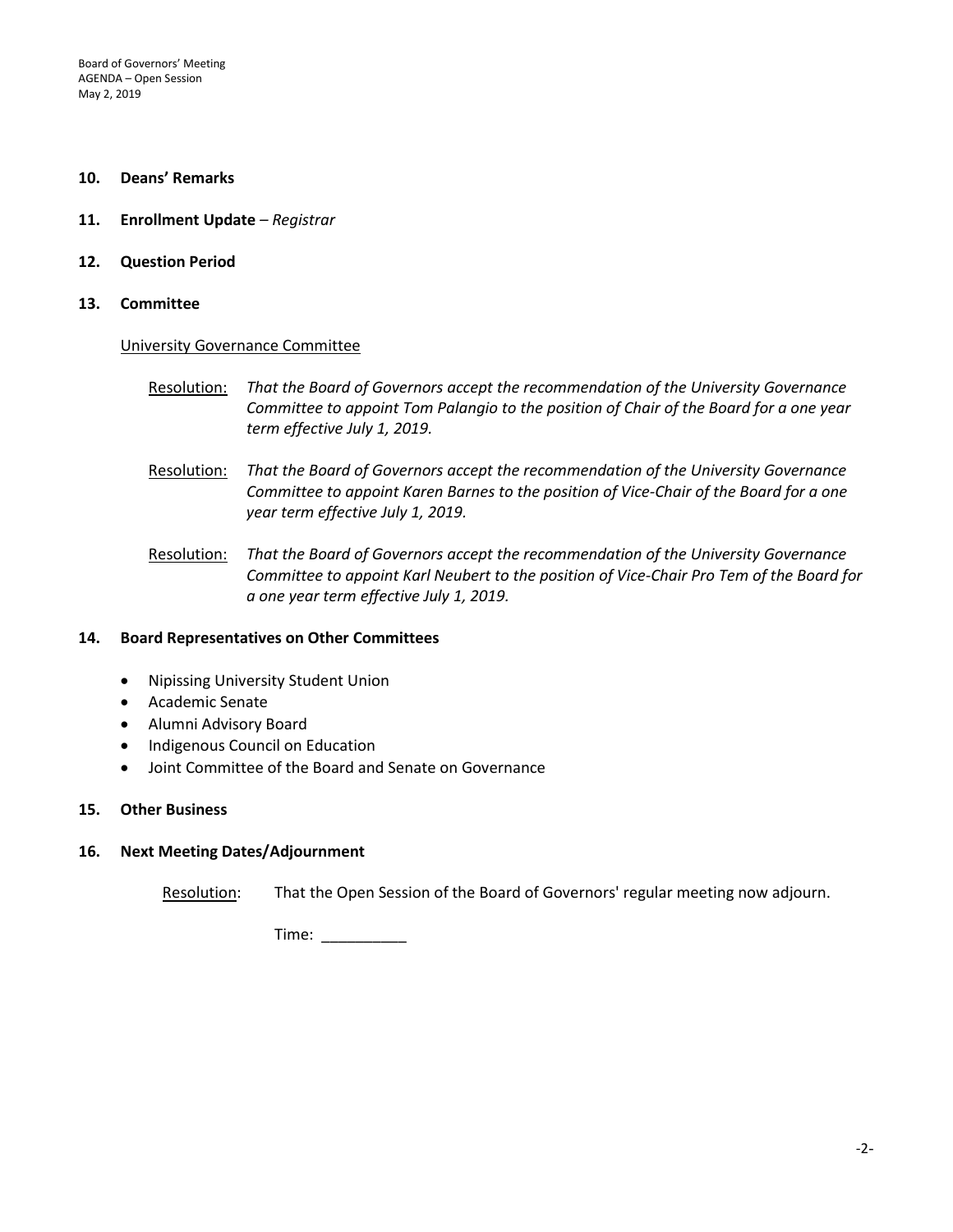#### NIPISSING UNIVERSITY

#### **BOARD OF GOVERNORS MEETING**

# **OPEN SESSION**

March 21, 2019

The Open Session of the regular Board of Governors meeting was held on Thursday, March 21, 2019, at 5:30 p.m. in the Robert J. Surtees Athletics Centre board room (#203).

| <b>Members Present:</b> | Tom Palangio, Board Chair<br>Paul Cook<br>Tom Curry (via Zoom)<br>Mike DeGagné |                   |             |
|-------------------------|--------------------------------------------------------------------------------|-------------------|-------------|
|                         | Gord Durnan (via Zoom)                                                         |                   |             |
|                         | Kristen Ferguson                                                               |                   |             |
|                         | Daniel Goulard                                                                 |                   |             |
|                         | <b>Blaine Hatt</b>                                                             |                   |             |
|                         | Ryan Hehn                                                                      |                   |             |
|                         | Rose Jawbone (via Zoom)                                                        |                   |             |
|                         | Gary Jodouin                                                                   |                   |             |
|                         | Toivo Koivukoski                                                               |                   |             |
|                         | Joanne Laplante                                                                |                   |             |
|                         | Hannah Mackie                                                                  |                   |             |
|                         | <b>Bobby Ray</b>                                                               |                   |             |
|                         | Judy Smith (via Zoom)                                                          |                   |             |
|                         | David Tabachnick                                                               |                   |             |
|                         | Stephen Tedesco                                                                |                   |             |
|                         | Marcus Tignanelli                                                              |                   |             |
| <b>Regrets:</b>         | <b>Karen Barnes</b>                                                            |                   |             |
|                         | Fran Couchie                                                                   |                   |             |
|                         | <b>Karl Neubert</b>                                                            |                   |             |
|                         | Jade Nighbor                                                                   |                   |             |
| <b>Invited Guests:</b>  | Cheryl Sutton                                                                  | <b>Observers:</b> | Amanda Burk |
|                         | Arja Vainio-Mattila                                                            |                   |             |
|                         | <b>Casey Phillips</b>                                                          |                   |             |
|                         | Debra lafrate                                                                  |                   |             |
|                         | Carole Richardson                                                              |                   |             |
|                         | Jim McAuliffe                                                                  |                   |             |
|                         | Cristin Christopher                                                            |                   |             |
|                         | Ursula Boyer                                                                   |                   |             |
|                         | Hariett Madigan                                                                |                   |             |
|                         | Graydon Raymer<br>Christine Dowdall (University Secretary)                     |                   |             |
|                         |                                                                                |                   |             |

**Recording Secretary:** Abby Blaszczyk (Administrative Assistant, President's Office)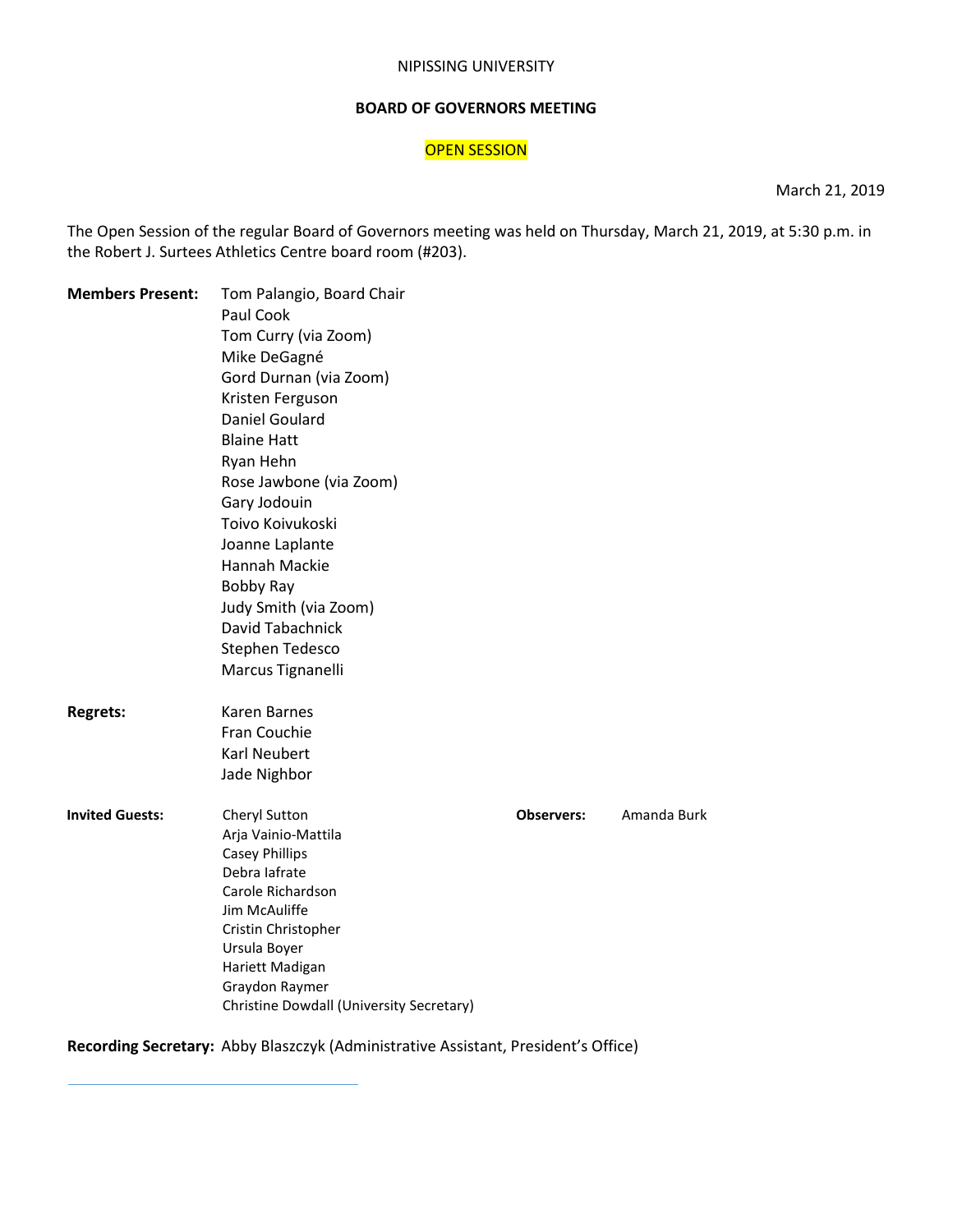### **1. Call to Order/Land Acknowledgment**

The meeting was called to order at 5:35 p.m. The Board Chair offered a traditional land acknowledgement.

### **2. Declaration of Conflict of Interest**

The Board Chair called for conflicts of interest concerning any of the agenda items. No such declarations were made.

### **3. Use of Recording and/or Broadcasting Devices**

The Board Chair reminded everyone that the use of recording and/or broadcasting devices is prohibited during the meeting.

### **4. Consent Agenda**

# Resolution 2019-03-01: *That the items included on the March 21, 2019, consent agenda for the Open Session of the Board of Governors meeting be adopted as circulated.*

*Moved by Blaine Hatt; seconded by Ryan Hehn. Carried.* 

#### **5. Adoption of Regular Agenda**

The Chair requested a reordering of the meeting's open agenda, bringing some of the regular business items forward to accommodate the need for the President to leave the meeting early (details under the Chair's Remarks). As a result, the following resolution was put forward:

Resolution 2019-03-02: *That the Board of Governors adopt the March 21, 2019, open meeting agenda as amended.*

> *Moved by Gary Jodouin; seconded by Hannah Mackie. Carried.*

#### **6. Chair's Remarks**

The Chair noted the change in venue and the positive opportunity for Board members to tour and experience different facilities on campus.

The Chair announced that later this evening, Dr. Mike DeGagné, President and Vice-Chancellor, will be inducted into the Nipissing District's Human Rights Hall of Fame at the 32<sup>nd</sup> Annual Evening of Applause. He congratulated the President on receiving the award, which honours individuals who have shown leadership in human rights or anti-racism activities, making a difference locally, regionally, nationally or internationally.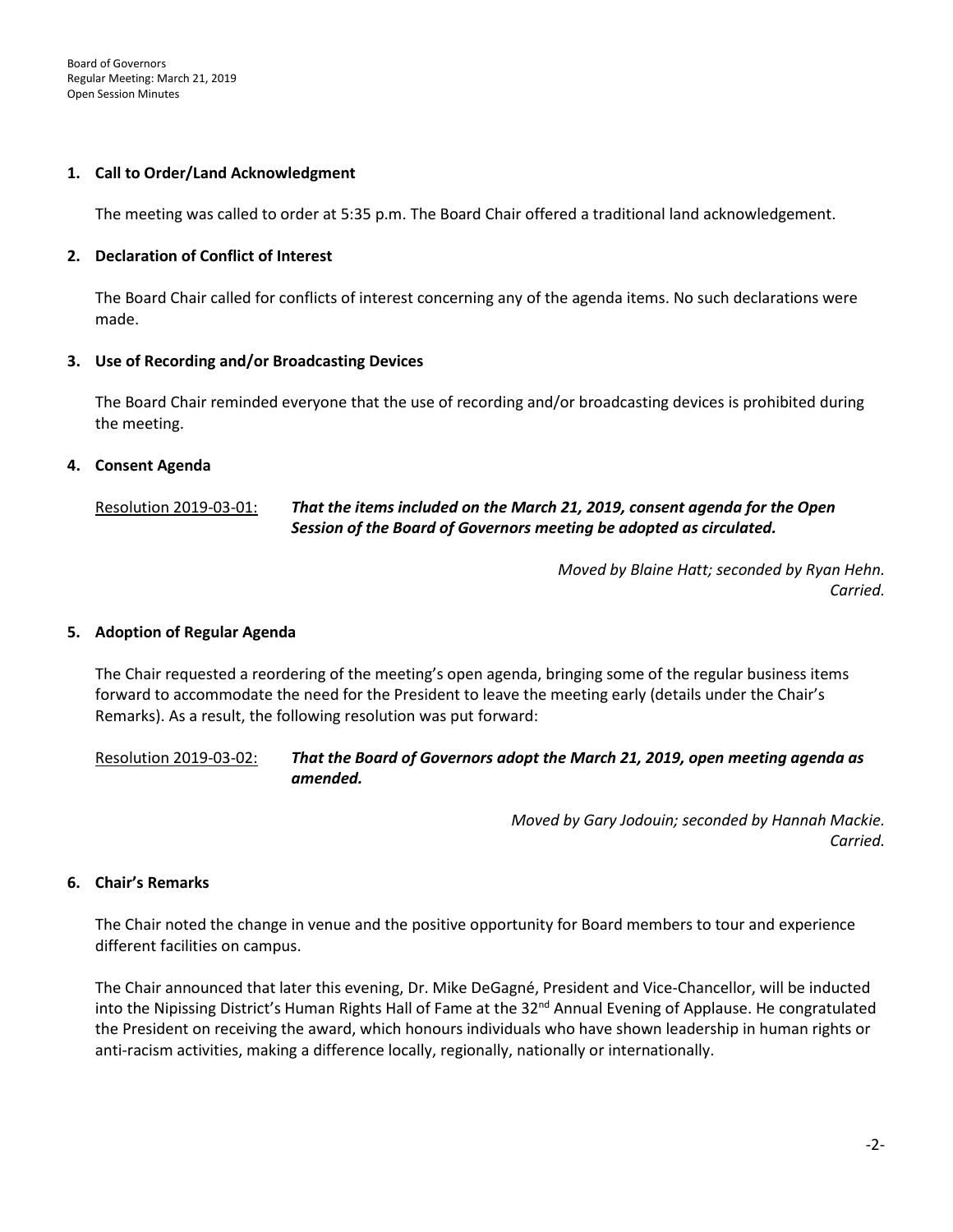#### **7. President's Remarks**

The President announced that Hannah Mackie, a current student representative on the Board of Governors, has been voted as next year's student union President. He congratulated Hannah and said that he is looking forward to a continued working relationship.

The President highlighted several of his activities since the Board last met. These included leadership discussions with the City of North Bay, meetings with potentially significant donors, and ongoing discussions with the Presidents of the other Northern universities with whom Nipissing shares many challenges.

Dr. DeGagné highlighted the success of the recent Donor Social and the presentation of the Dave Marshall Leadership Awards. He also congratulated Dr. Toivo Koivukoski and his team on the exceptional work done to prepare the campus trails for the Ontario University Athletics (OUA) Nordic Ski Championship.

The President provided an update on the recent changes in tuition in Ontario, noting that no further information has been received regarding the Northern relief fund.

### **8. Board Representatives on Other Committees**

### Nipissing University Student Union *– Hannah Mackie*

The elections for the NUSU Executives and Board of Directors were recently completed for the 2019-2020 Academic year. The new Executive, consisting of Hannah Mackie as President, Shannon McCarthy as VP Student Life, Charlotte Foster as VP Advocacy and Awareness, and Tayler Sullivan as VP Finance and Administration, will take office on May 1.

Several events were highlighted, including a Build Your Future collaborative project between The Labour Market Group, YES Employment and NUSU that is designed to assist students as they prepare for the job market, and the very inspiring Ignite #6 event that featured student speakers from both Nipissing and Canadore.

# Academic Senate *– Bobby Ray*

Bobby Ray, one of the Board representatives on the Academic Senate, reported that the last Senate meeting included a call for nominations to the Harassment and Discrimination Committee. Following discussion, Senate requested that the Board of Governors review the purpose of this committee to determine if it is still a relevant committee. This task will be sent to either the Governance or Executive Committee of the Board for discussion.

During his report, Bobby formally welcomed Dr. David Tabachnick, the newest Senate representative on the Board of Governors.

#### Alumni Advisory Board

No report.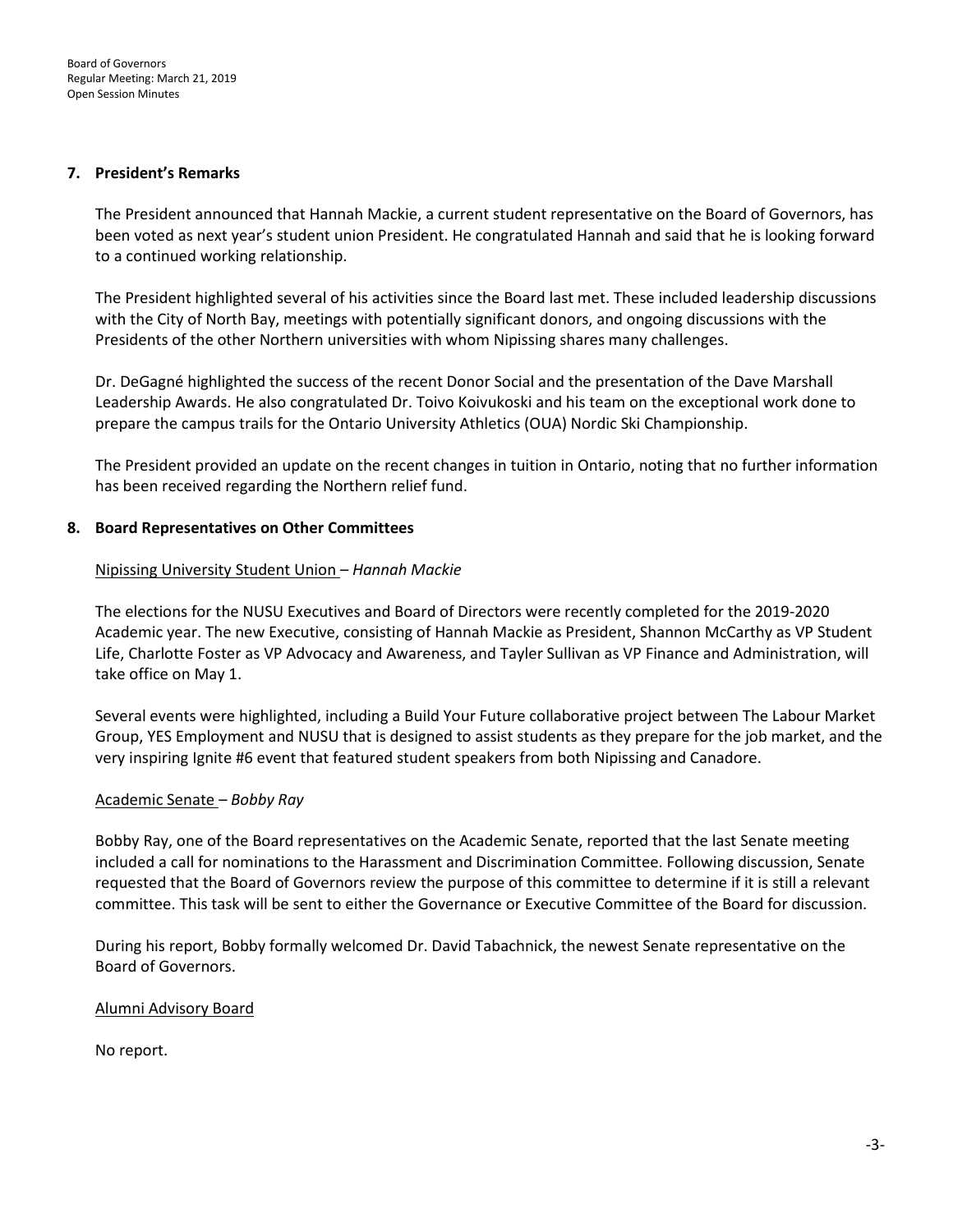### Indigenous Council on Education *– Rose Jawbone*

At the October 30 meeting of the Nipissing University Indigenous Council on Education (NUICE), consultation took place regarding the wearing of Indigenous regalia at convocation. As a result, the following resolution was put forward:

# Resolution 2019-03-03: *That the Board of Governors adopt the policy statement for Indigenous regalia at convocation as recommended by the Indigenous Council on Education.*

*Moved by Blaine Hatt; seconded by Hannah Mackie. Carried.* 

After significant discussion by NUICE, a final draft of the traditional territory acknowledgment was approved by the council. As a result, the following resolution was put forward:

# Resolution 2019-03-04**:** *That Board of Governors formally adopt the traditional land acknowledgement as recommended by the Indigenous Council on Education.*

*Moved by Blaine Hatt; seconded by Hannah Mackie. Carried.*

### Joint Committee of the Board and Senate on Governance – *Gary Jodouin*

It was reported that the Terms of Reference for the Joint Committee were reviewed by the University Governance Committee at their last meeting. Some suggestions for revisions were made, so they will be sent back to the Joint Committee with suggested amendments for discussion at their next meeting.

It was also reported that five out of the eight recommendations from the Special Governance Commission Report are currently in place, and discussion on the remaining recommendations continues.

**9. Presentation: Presentation: Seven Years in PHED** *– Dr. Graydon Raymer, Director, School of Physical and Health Education/Associate Professor, Schulich School of Education*

Dr. Graydon Raymer is serving his second term as Director of the School of Physical and Health Education at Nipissing. Prior to the Board meeting, he toured Board members through the different labs that are housed in the Centre for Physical and Health Education. Nipissing University has one of the few BPHE programs in the country that still has a rich experiential component, and Dr. Raymer's presentation highlighted several subdisciplines that the BPHE program has focused on over the past seven years including health and sport psychology, health and physical activity promotion, motor learning and control, biomechanics and ergonomics, and environmental and exercise physiology.

# **10. Chancellor's Remarks**

The Chancellor noted several activities he has been involved in where the University has been showcased. Most recently, Nipissing hosted the opening ceremonies of the Provincial Ringette Championships which saw approximately 1,000 athletes on campus. Additionally, the Chancellor is serving once again as Co-Chair of the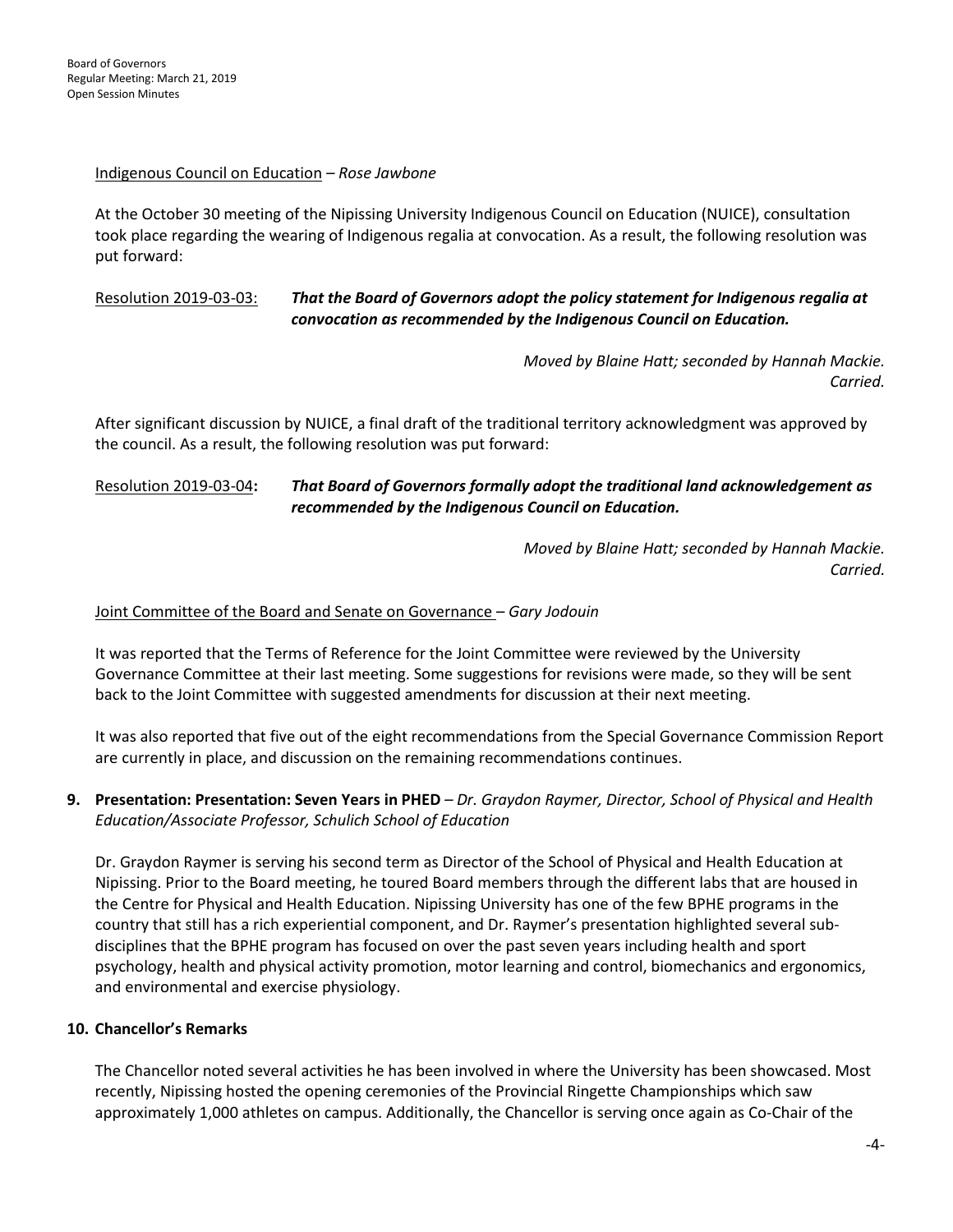FIRST Robotics Competition, which will be held at the R.J. Surtees Athletics Centre on March 29 and 30. This Competition, which is in its sixth year at Nipissing University, will host approximately 900 students from across Ontario.

Other activities the Chancellor highlighted included serving as a judge for the annual Three Minute Thesis competition and presenting awards to this year's recipients of the Dave Marshall Leadership Awards.

# **11. Vice-President's Remarks**

**The Provost and Vice-President, Academic & Research** (PVPAR) updated the Board on the progress/status of the Quality Assurance reviews. She also spoke to the development of the teaching hub which is expected to be completed in August, as well as the two ongoing decanal searches for the Dean of Arts and Science and Dean of Teaching.

The PVPAR briefed the Board on her recent trip to India. She noted there are 115,000 students that travel from India each year to attend Canadian Universities which puts Nipissing in a very good position. Discussions have also been ongoing with the City in order to welcome international students to North Bay.

**The Vice-President, Finance & Administration** (VPFA) has been working to complete the preliminary budget, which will be presented to the Audit & Finance Committee for recommendation to the Board. She also noted that the ongoing roofing work, which is being funded by the Greenhouse Gas Fund, is expected to be completed on budget and on time.

**The Assistant Vice-President, Students** (AVPS) reported on the success of International Women's Week on campus, noting the many accomplishments of female leaders at Nipissing University as well as in our community.

The AVPS spoke to the recent release of a survey on sexual violence at Ontario Universities and Colleges. He stated that Nipissing University fared well in the majority of categories, such as perception of consent, knowledge of institutional supports and satisfaction with the institutional response. Dr. Phillips stated the announcement from the Provincial Government to double the Women's Safety Grant provides the University with the opportunity to further improve our services.

# **12. Deans' Remarks**

**The Dean of the Schulich School of Education** reported that acceptances to the Bachelor of Education program have increased substantially with a number of offers still outstanding. She accredits this to the success of the recruitment team as well as the faculty and staff. She highlighted the success of the call campaigns and the wellattended Bachelor of Education Open House.

**The Dean of Graduate Studies and Research** highlighted a number of events, both externally and internally, associated with Research Month. He extended his thanks to the judges and participants of the Three Minute Thesis competition. He also promoted the Undergraduate Research Conference and NU 360, which showcases faculty research.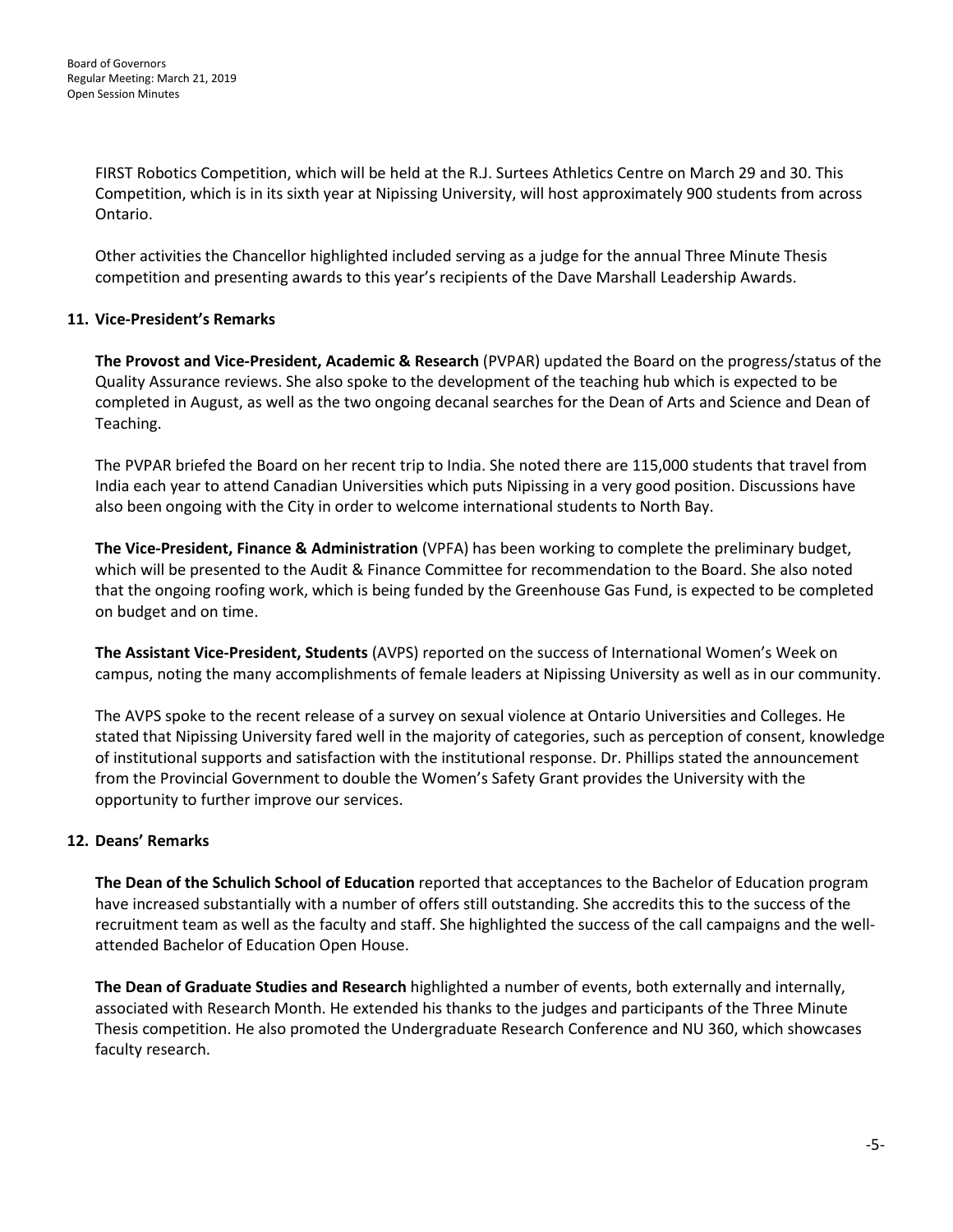#### **13. Enrollment Update** *– Registrar*

As of March 15, distinct applications are at 4,703, which is already higher than our total number of applications from last academic year. The largest increase is seen in Education, with other major increases in Ontario High School applicants as well as first choice applications. Admissions is working diligently to get offers out to these prospective students.

When asked to what she attributes these very positive numbers, the Registrar responded that the promotion of the NU promise and the customized communication to potential students are two areas that have had an impact.

### **14. Question Period**

A question was raised regarding issues related to administrative support for committees of the governing bodies. It was stated that most universities in Ontario have an Office of the Secretariat, and the absence of such an office at Nipissing makes us an outlier. In response, the PVPAR stated that such a proposal would have significant budgetary implications, in particular with regard to staffing. In addition, the University Secretary pointed out that while many universities may indeed have such a structure, those offices are often not responsible for providing administrative support to all of the committees.

A request to circulate a document related to this topic was made.

#### **15. Other Business**

No other business was discussed.

#### **16. Next Meeting Dates/Adjournment**

The next regular Committee Day is scheduled for April 15, 2019.

The next regular meeting of the Board of Governors is scheduled for May 2, 2019.

Resolution 2019-03-05: *That the Open Session of the Board of Governors' regular meeting now adjourn.*

\_\_\_\_\_\_\_\_\_\_\_\_\_\_\_\_\_\_\_\_\_\_\_\_\_\_\_\_\_\_\_\_\_\_\_\_\_\_\_\_\_\_ \_\_\_\_\_\_\_\_\_\_\_\_\_\_\_\_\_\_\_\_\_\_\_\_\_\_\_\_\_\_\_\_\_\_\_\_\_\_

*Moved by Stephen Tedesco; seconded by Gary Jodouin. Carried.* 

Open session adjourned at 7:35 p.m.

President & Vice-Chancellor/Secretary of the Board Board Board Chair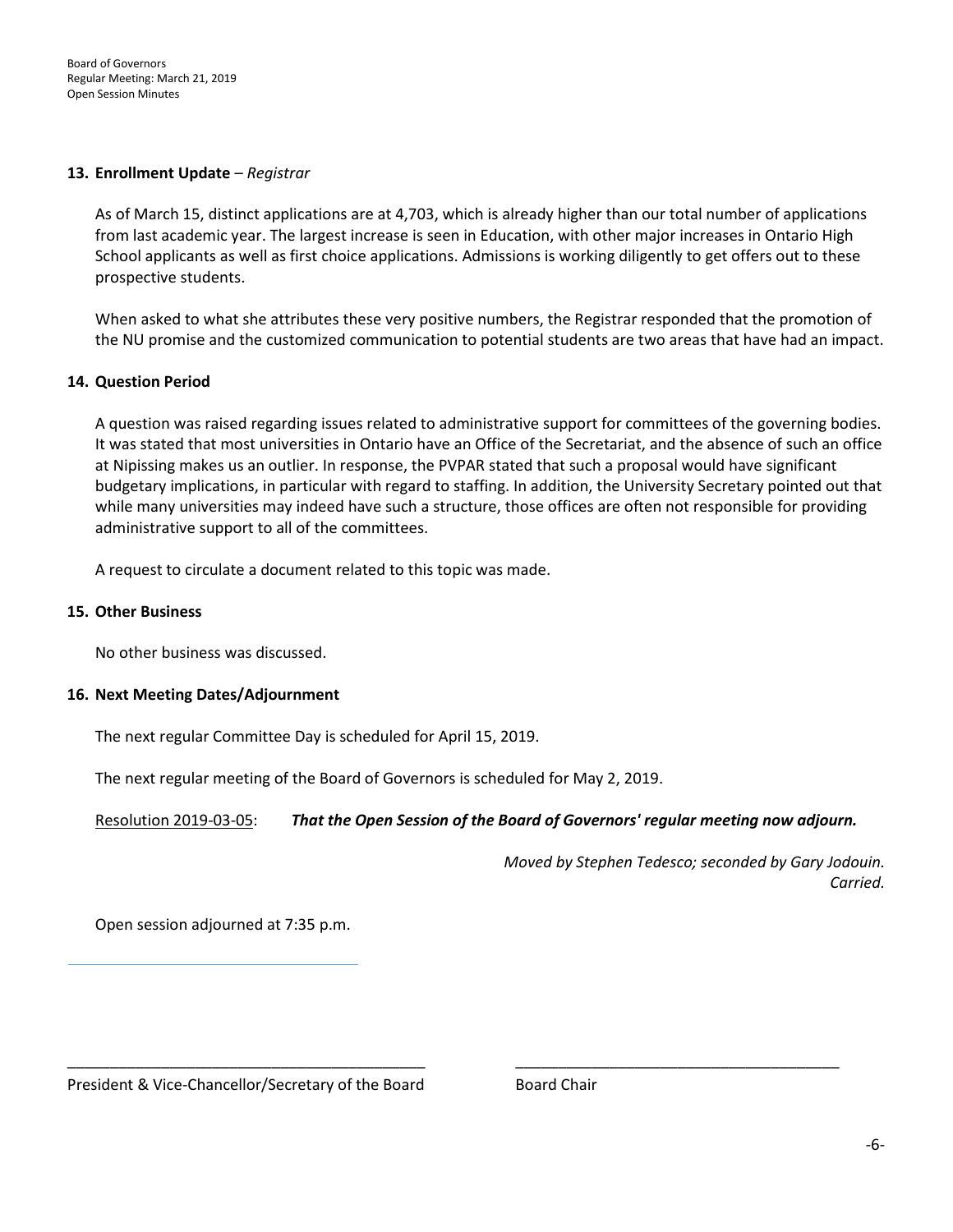#### NIPISSING UNIVERSITY BOARD OF GOVERNORS

#### **AUDIT & FINANCE COMMITTEE MEETING**

#### OPEN SESSION

April 15, 2019

The Audit and Finance Committee met on Monday, April 15, 2019, at 8:30 a.m. in the Nipissing University Board Room (F303).

| <b>Members Present:</b>     | Tom Palangio, Acting Chair                           |
|-----------------------------|------------------------------------------------------|
|                             | Gary Jodouin                                         |
|                             | Mike DeGagné                                         |
|                             | David Tabachnick                                     |
|                             | Stephen Tedesco                                      |
|                             | Arja Vainio-Mattila (non-voting)                     |
|                             | Cheryl Sutton (non-voting)                           |
|                             | Christine Dowdall, University Secretary (non-voting) |
| Regrets:                    | Paul Cook                                            |
|                             | Hannah Mackie                                        |
|                             | Karen Barnes                                         |
|                             | Nicolai MacKenzie (non-voting)                       |
| Guests:                     | <b>Casey Phillips</b>                                |
|                             | Debra lafrate                                        |
|                             | Gord Durnan                                          |
|                             | Karl Neubert                                         |
|                             | Abby Blaszczyk                                       |
| <b>Recording Secretary:</b> | Ursula Boyer (Director, Finance)                     |

#### **1. Welcome/Calls for Conflicts of Interest**

The Acting Chair welcomed everyone to the meeting. He called for conflicts of interest regarding items listed on the agenda; no such declarations were made.

#### **2. Enrolment Update**

The Registrar provided an update on applications received for 2019/20. Overall, applications are up with significant increases in applicants choosing Nipissing as their first and second choice. Nipissing is ahead of the provincial average with regard to application increases.

As previously noted, current enrolment is down from the prior year; however, the decrease is less than originally anticipated.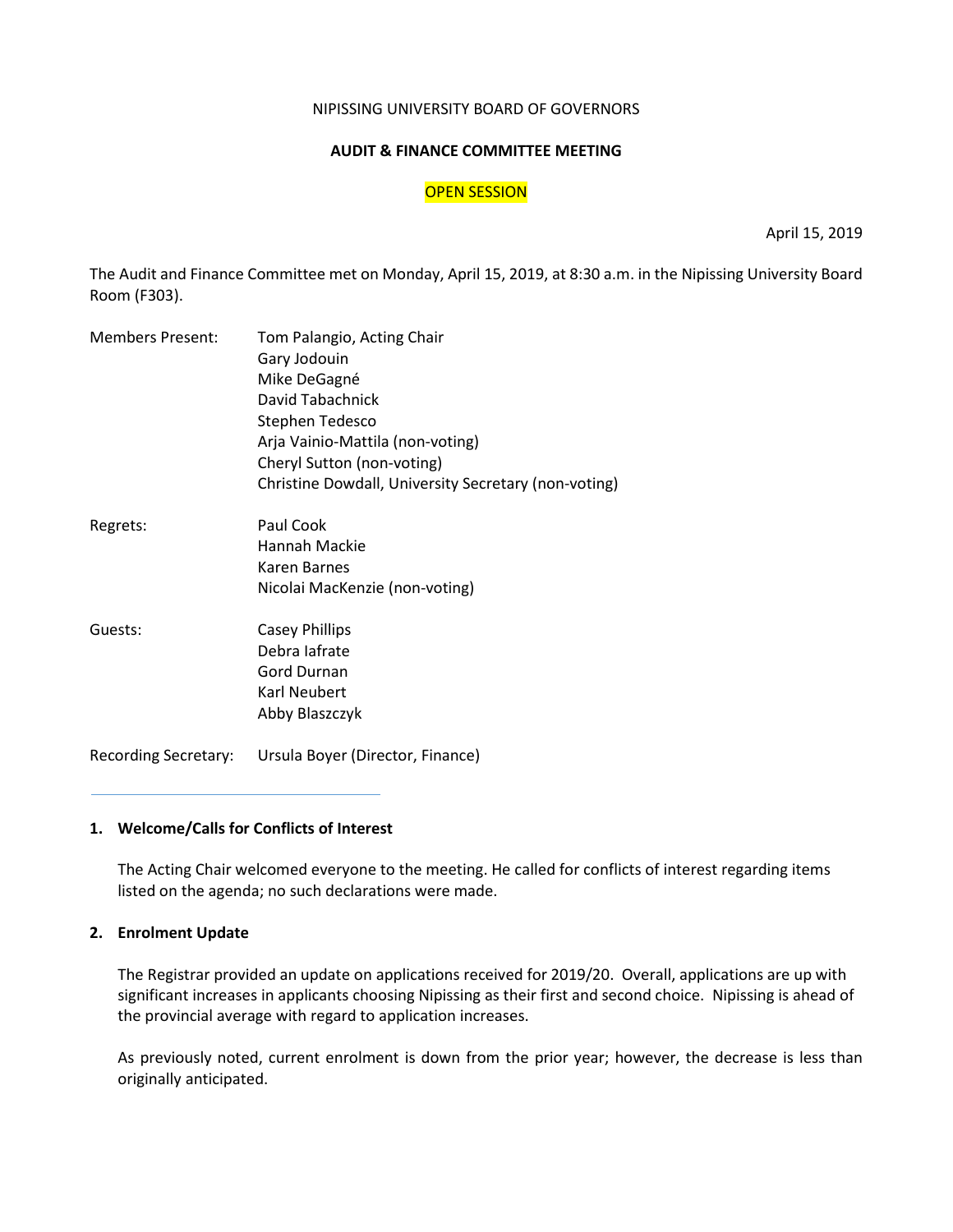#### **3. 2018/19 Financials**

The VPFA reviewed the 2018/19 financials as at March 31, 2019. Overall, revenue is expected to be close to budget but with lower government grants and higher tuition revenues. Expenses are tracking as expected.

### **4. 2019/2020 Budget**

A very preliminary overview of the 2019/20 budget was presented to the committee. It was noted that the budget contains grant revenue of \$2.7M for the Northern Sustainability Grant. As yet, the Province has not provided details on the grant allocation. Some of the other northern universities are including this grant revenue within their budgets as well.

As further information is received from the government, projections will be updated. Work is continuing on the budget review, both in terms of revenues and expenses, with the aim of further reducing the projected deficit.

A more detailed budget will be provided at the next meeting.

### **5. Other Business**

No other business was discussed.

The meeting adjourned at 9:03 a.m.

Recorded by: \_\_\_\_\_\_\_\_\_\_\_\_\_\_\_\_\_\_\_\_\_\_\_\_\_\_\_\_\_ Approved by: \_\_\_\_\_\_\_\_\_\_\_\_\_\_\_\_\_\_\_\_\_\_\_\_\_\_\_\_\_

\_\_\_\_\_\_\_\_\_\_\_\_\_\_\_\_\_\_\_\_\_\_\_\_\_\_\_\_\_\_\_\_\_\_\_\_\_\_\_\_\_\_\_\_\_\_\_\_\_\_\_

Committee Chair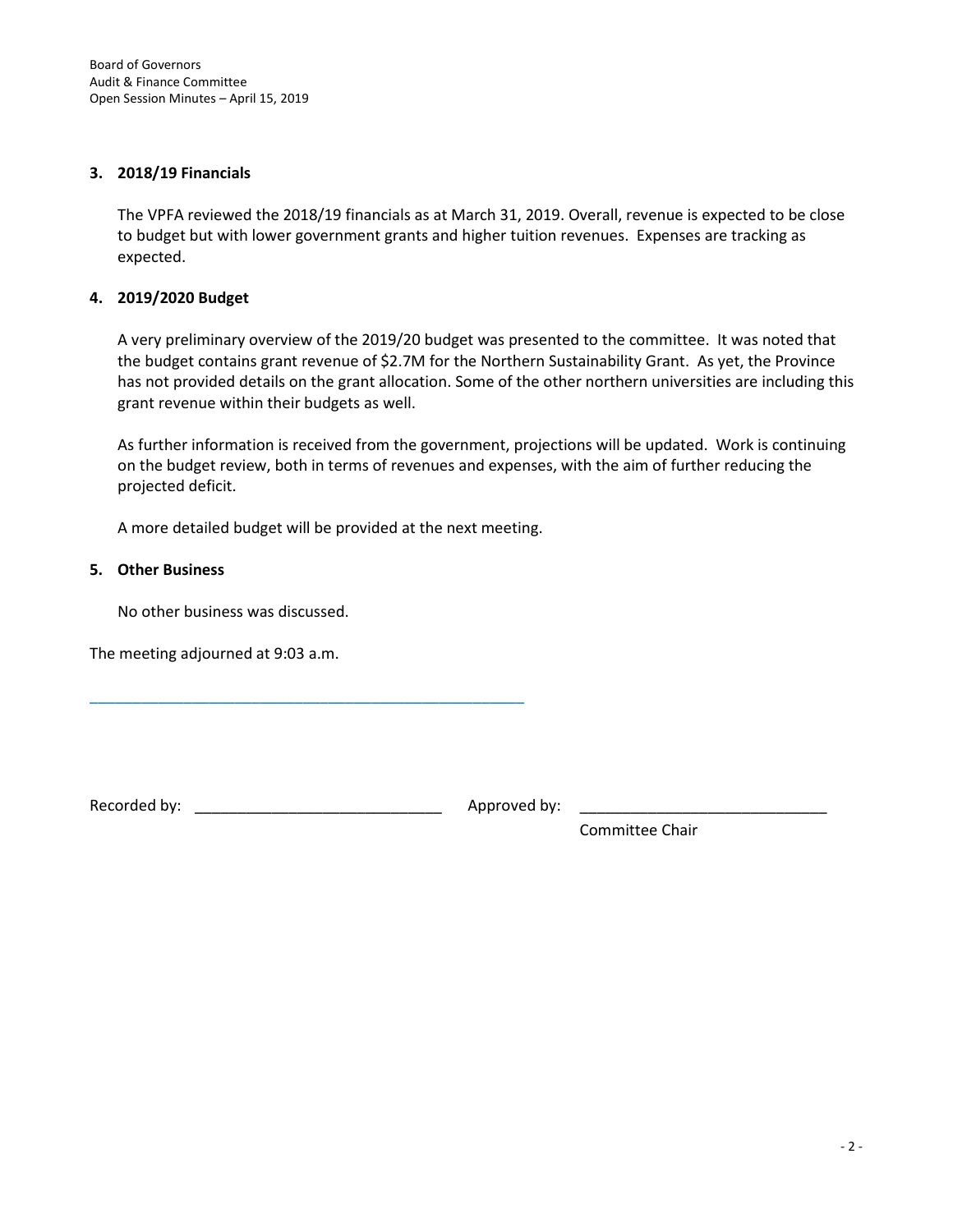#### NIPISSING UNIVERSITY BOARD OF GOVERNORS

#### **GOVERNANCE COMMITTEE MEETING**

### **OPEN SESSION**

April 15, 2019

The Governance Committee met on Monday, April 15, 2019, at 10:30 a.m. in the Nipissing University Board Room (F303).

| Members present:            | Gary Jodouin, Committee Chair                                 |
|-----------------------------|---------------------------------------------------------------|
|                             | Fran Couchie                                                  |
|                             | Mike DeGagné                                                  |
|                             | <b>Blaine Hatt</b>                                            |
|                             | Ryan Hehn                                                     |
|                             | Hannah Mackie                                                 |
|                             | Jade Nighbor                                                  |
|                             | Bobby Ray                                                     |
|                             | Cheryl Sutton (non-voting)                                    |
|                             | Arja Vainio-Mattila (non-voting)                              |
|                             | Christine Dowdall, University Secretary (non-voting)          |
| Regrets:                    | Paul Cook                                                     |
|                             | <b>Tom Curry</b>                                              |
|                             | Nicolai Mackenzie (non-voting)                                |
| Guests:                     | <b>Gord Durnan</b>                                            |
|                             | <b>Casey Phillips</b>                                         |
|                             | David Tabachnick                                              |
| <b>Recording Secretary:</b> | Abby Blaszczyk (Administrative Assistant, President's Office) |

# **1. Opening Remarks/Call for Conflicts of Interest**

The meeting was called to order at 10:30 a.m. The committee chair called for any conflicts of interest; no such declarations were made.

#### **2. Joint Board/Senate Committee on Governance** *– Gary Jodouin, Committee Chair*

# • **Committee Terms of Reference – Draft for Approval**

The Terms of Reference for the Joint Committee of the Board and Senate on Governance were reviewed once again by the Joint Committee at their April 2<sup>nd</sup> meeting. As recommended by the Board Governance Committee, the Joint Committee discussed changing the committee membership to include the President & Vice-Chancellor as an ex-officio member of the committee, representing both Senate and the Board. The Joint Committee agreed with the recommendation.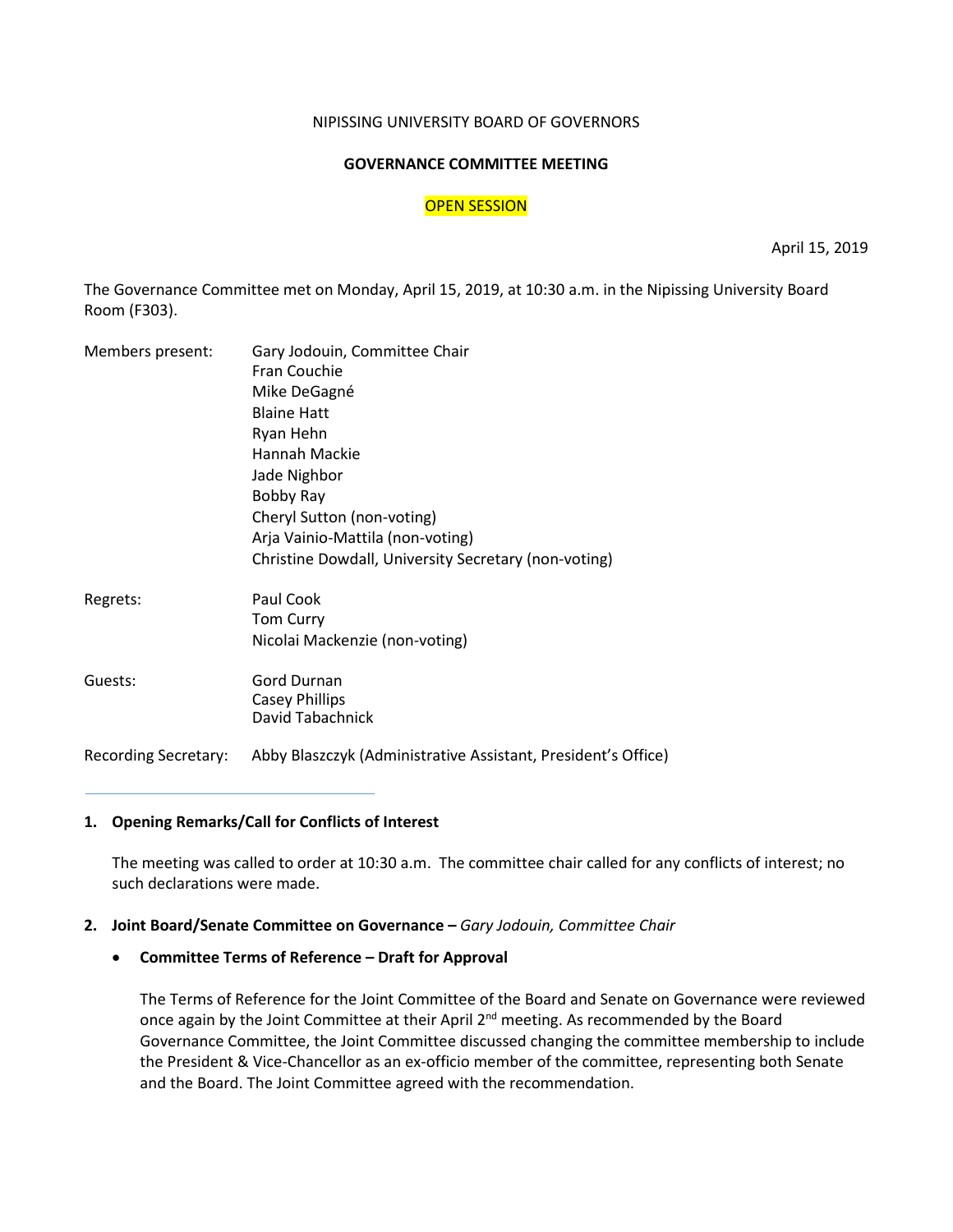Following the discussion, the following motion was put forward:

# Motion: *That the University Governance Committee recommends that the Board of Governors adopt the terms of reference for the Joint Committee of the Board and Senate on Governance as recommended by the Joint Committee on April 2, 2019.*

*Moved by Ryan Hehn; seconded by Fran Couchie. Carried.*

# • **Implementation of the Recommendations of the SGC Report**

The eight recommendations that were part of the Special Governance Commission Report were reviewed. The Chair of the University Governance Committee noted that of the eight recommendations, five have been implemented. The following three recommendations are identified by members of the Joint Committee as outstanding:

- 3.3 The SGC recommends to the Board a modification of its policies on the hiring of Non-Academic Vice-Presidents, as follows: to require the President to solicit the advice of Senate [24(3)], through Senate participation in a joint Board-Senate hiring committee, for the hiring of any official, academic and non-academic, for which the approval of the Board is sought.
- 3.4 The SGC recommends to Senate the amendment of its bylaws to include Senate participation in joint Board-Senate hiring committees for the hiring of any official, academic and non-academic, for which the approval of the Board is sought.
- 3.5 The SGC recommends that Senate and the Board adopt and maintain unified and consistent policies and bylaws regarding such joint Board-Senate hiring committees.

The Joint Committee has discussed these three recommendations, and the topic will be revisited at the next meeting of the Joint Committee.

# **3. Board Member Terms – Completions/Renewals**

This agenda item was moved to the closed portion of the meeting.

# **4. Harassment & Discrimination Committee: Request from Senate to Review**

A request was made at Senate to review the relevancy of the Harassment & Discrimination Committee. This will be addressed in Senate's report at the next Board meeting and will be assigned to the appropriate committee or department for review.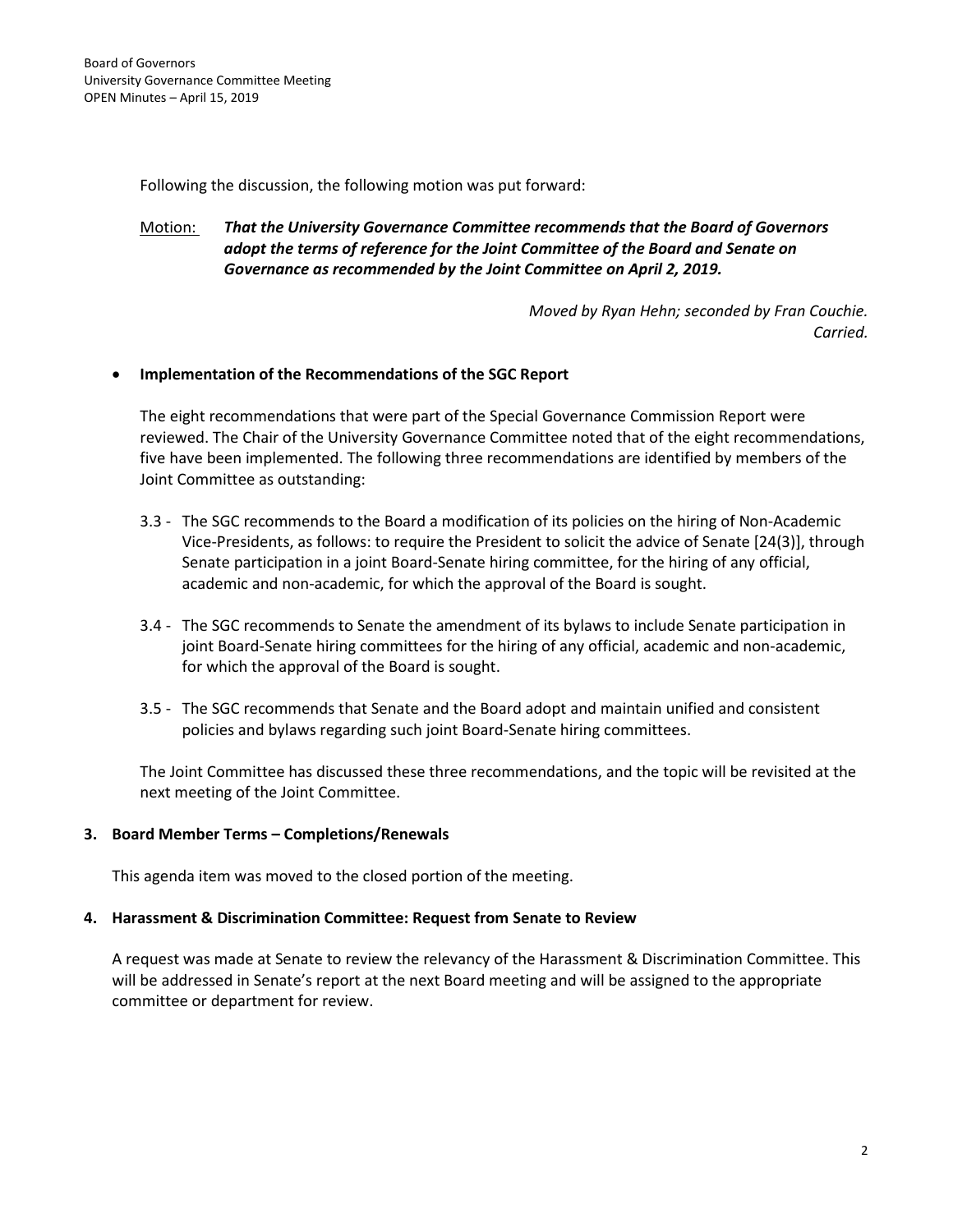Board of Governors University Governance Committee Meeting OPEN Minutes – April 15, 2019

### **5. Office of the Secretariat: Discussion**

At the last Board meeting, a member raised an issue concerning the absence of an Office of the Secretariat at Nipissing. It was suggested that Nipissing was an outlier in this regard. The member further suggested that such an office would ensure administrative support for committees of the governing bodies.

The President pointed out that while Nipissing may not have such a dedicated departmental structure, all of the tasks such an office is typically responsible for are otherwise distributed amongst a number of specific positions. For example, the University Secretary provides support to the Board and is also responsible for access and privacy. The Senate Secretary provides support to Senate.

Discussion followed. It was noted that in the Board Bylaws, the Secretary of the Board (a position held by the President) is responsible for appointing a recording secretary to each standing committee. A suggestion was made that Senate consider including similar language in the Senate Bylaws which would highlight the University's commitment to providing sufficient resources to the governing bodies. This information will be forwarded to the Senate Secretary.

\_\_\_\_\_\_\_\_\_\_\_\_\_\_\_\_\_\_\_\_\_\_\_\_\_\_\_\_\_\_\_\_\_\_ \_\_\_\_\_\_\_\_\_\_\_\_\_\_\_\_\_\_\_\_\_\_\_\_\_\_\_\_\_\_\_\_\_\_\_\_\_\_

# **6. Other Business**

No other business.

The open portion of the meeting adjourned at 10:58 am.

Recording Secretary **Chair of Governance**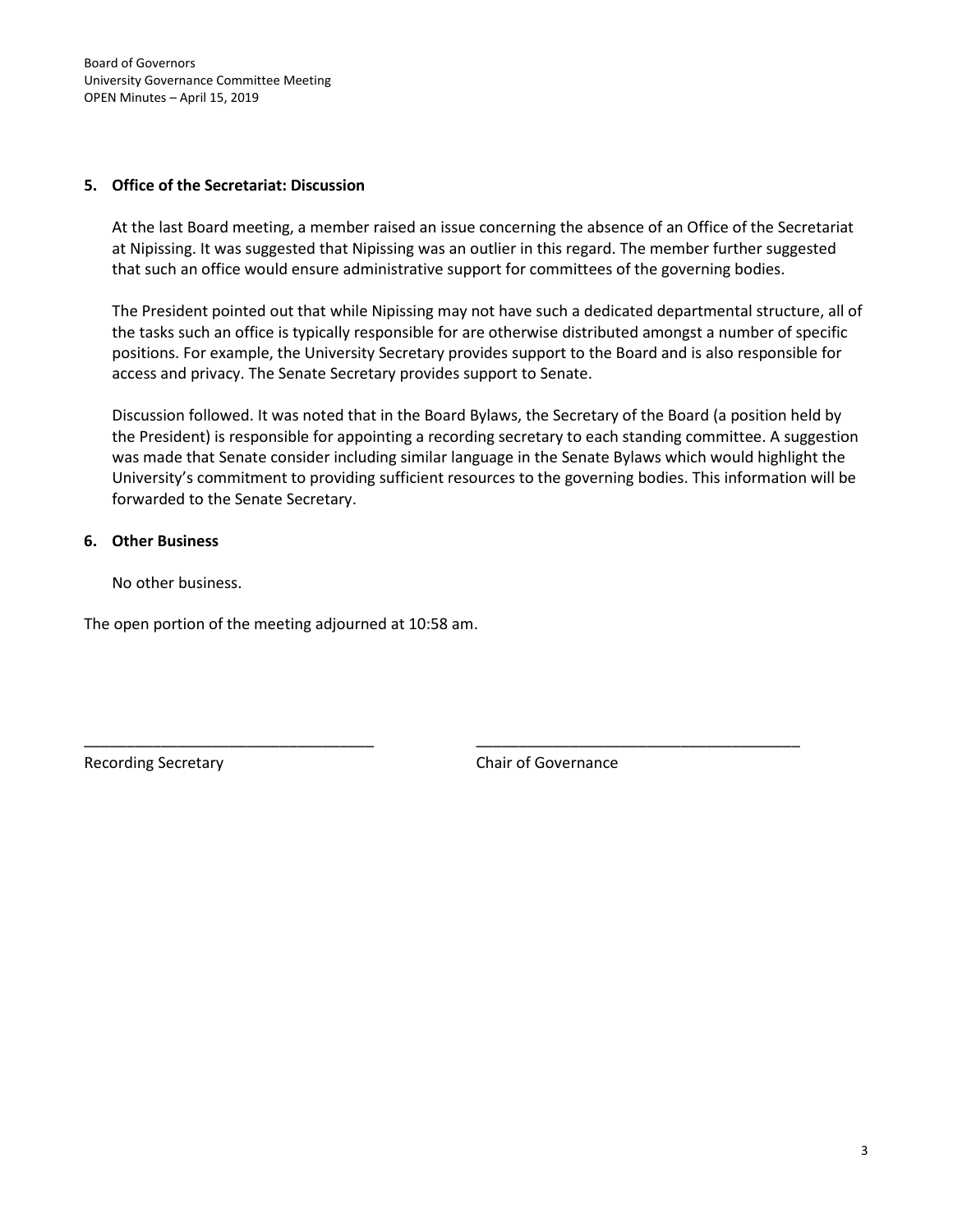#### NIPISSING UNIVERSITY BOARD OF GOVERNORS

#### **FUNDRAISING COMMITTEE MEETING**

#### OPEN SESSION

April 15, 2019

The Fundraising Committee Meeting met on Monday, April 15, 2019, at 2:30 p.m. in the Nipissing University Boardroom (F303).

- Present: Bobby Ray, Committee Vice-Chair Mike DeGagne Daniel Goulard Jade Nighbor Tom Palangio David Tabachnick Cheryl Sutton (non-voting) Arja Vainio-Mattila (non-voting) Christine Dowdall, University Secretary (non-voting)
- Regrets: Paul Cook Joanne Laplante Stephen Tedesco
- Guests: Gord Durnan Cristin Christopher Erika Lougheed Abby Blaszczyk

Recording Secretary: Maggie Daniel (Administrative Assistant, Office of the President)

#### **1. Opening Remarks/Call for Conflicts of Interest –** *Bobby Ray, Committee Vice-Chair*

The Committee Vice-Chair invited the Board Chair to speak to Gord Durnan's term as an LGIC appointee. Mr. Durnan's LGIC appointment to the Board was not renewed; therefore, the Vice-Chair was asked to step in to chair this meeting. He invited Gord Durnan to provide a few words of wisdom for the committee. Mr. Durnan responded by acknowledging the significant growth he has been witness to, both from within the Board and across the University in general, that supports advancement initiatives at Nipissing. He said the University's investment in the Advancement Department to advance the Capital Campaign and to build long-lasting relationships with donors and organizations has put the institution in a good position for the future.

Despite the completion of Mr. Durnan's term on the Board, he will continue to act as a resource and champion for the University.

The Committee Vice-Chair called for conflicts of interest regarding the agenda; no such declarations were made.